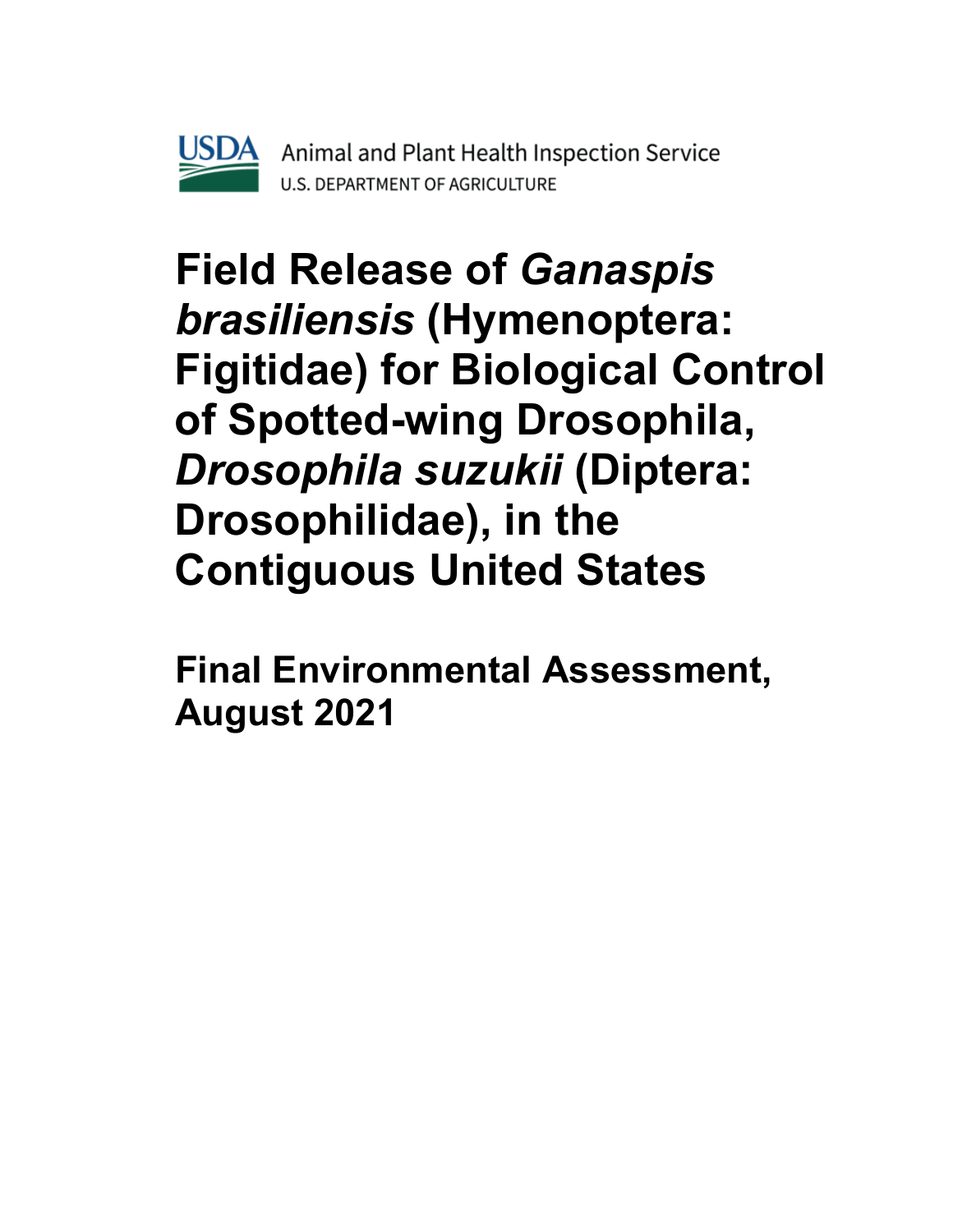**Field Release of** *Ganaspis brasiliensis* **(Hymenoptera: Figitidae) for Biological Control of Spotted-wing Drosophila,** *Drosophila suzukii* **(Diptera: Drosophilidae), in the Contiguous United States**

# **Final Environmental Assessment, August 2021**

### **Agency Contact**:

Colin D. Stewart, Assistant Director Pests, Pathogens, and Biocontrol Permits Plant Protection and Quarantine Animal and Plant Health Inspection Service U.S. Department of Agriculture 4700 River Road, Unit 133 Riverdale, MD 20737–1236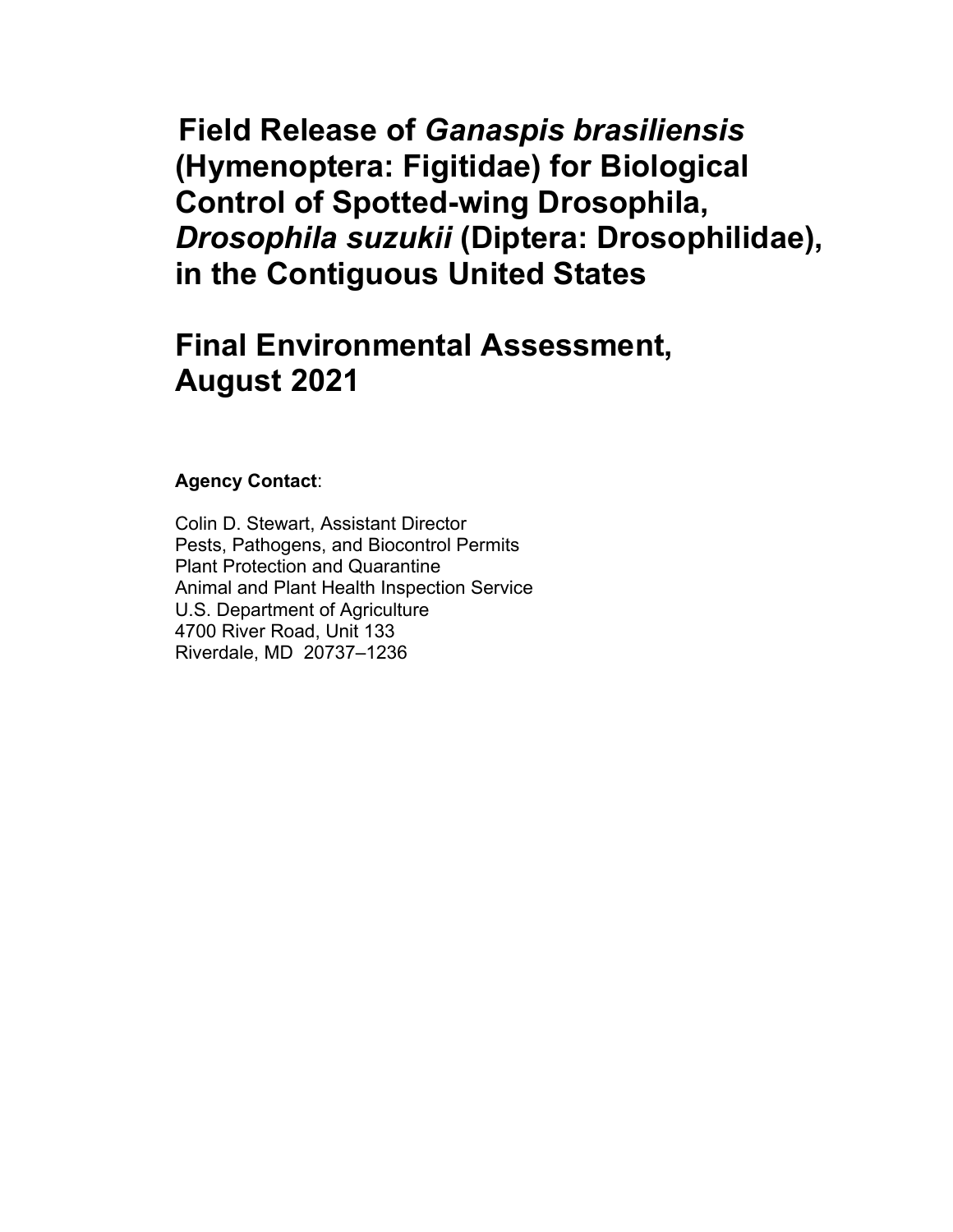#### Non-Discrimination Policy

The U.S. Department of Agriculture (USDA) prohibits discrimination against its customers, employees, and applicants for employment on the bases of race, color, national origin, age, disability, sex, gender identity, religion, reprisal, and where applicable, political beliefs, marital status, familial or parental status, sexual orientation, or all or part of an individual's income is derived from any public assistance program, or protected genetic information in employment or in any program or activity conducted or funded by the Department. (Not all prohibited bases will apply to all programs and/or employment activities.)

#### To File an Employment Complaint

If you wish to file an employment complaint, you must contact your agency's EEO Counselor (PDF) within 45 days of the date of the alleged discriminatory act, event, or in the case of a personnel action. Additional information can be found online at http://www.ascr.usda.gov/complaint\_filing\_file.html.

#### To File a Program Complaint

If you wish to file a Civil Rights program complaint of discrimination, complete the USDA Program Discrimination Complaint Form (PDF), found online at http://www.ascr.usda.gov/complaint\_filing\_cust.html, or at any USDA office, or call (866) 632-9992 to request the form. You may also write a letter containing all of the information requested in the form. Send your completed complaint form or letter to us by mail at U.S. Department of Agriculture, Director, Office of Adjudication, 1400 Independence Avenue, S.W., Washington, D.C. 20250-9410, by fax (202) 690-7442 or email at program.intake@usda.gov.

#### Persons With Disabilities

Individuals who are deaf, hard of hearing, or have speech disabilities and you wish to file either an EEO or program complaint please contact USDA through the Federal Relay Service at (800) 877-8339 or (800) 845-6136 (in Spanish).

Persons with disabilities who wish to file a program complaint, please see information above on how to contact us by mail directly or by email. If you require alternative means of communication for program information (e.g., Braille, large print, audiotape, etc.) please contact USDA's TARGET Center at (202) 720-2600 (voice and TDD).

Mention of companies or commercial products in this report does not imply recommendation or endorsement by USDA over others not mentioned. USDA neither guarantees nor warrants the standard of any product mentioned. Product names are mentioned to report factually on available data and to provide specific information.

This publication reports research involving pesticides. All uses of pesticides must be registered by appropriate State and/or Federal agencies before they can be recommended.

CAUTION: Pesticides can be injurious to humans, domestic animals, desirable plants, and fish and other wildlife—if they are not handled or applied properly. Use all pesticides selectively and carefully. Follow recommended label practices for the use and disposal of pesticides and pesticide containers.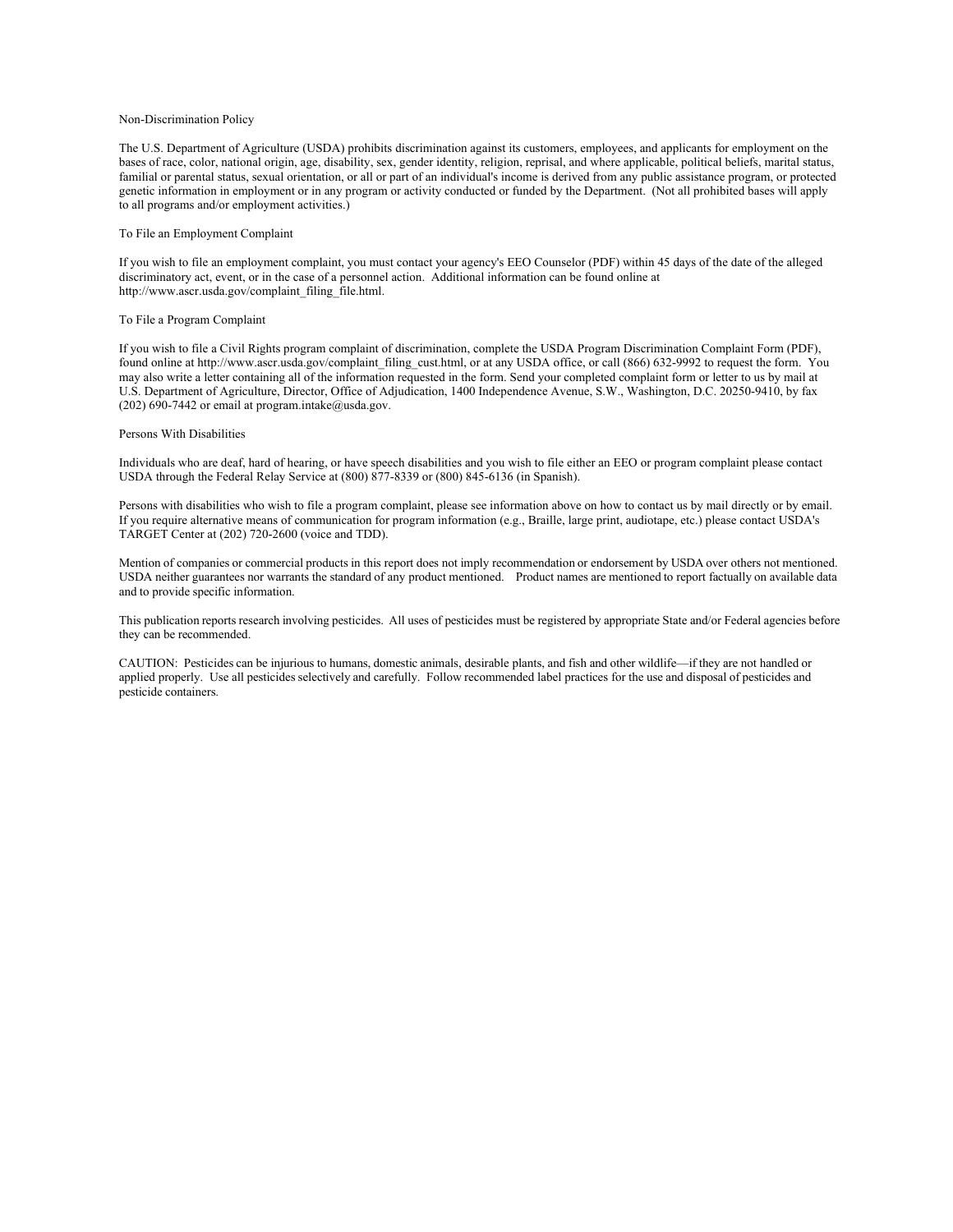### **Contents**

| B. Issue Permits for Environmental Release of G. brasiliensis 7  |  |
|------------------------------------------------------------------|--|
|                                                                  |  |
|                                                                  |  |
|                                                                  |  |
| B. Issue Permits for Environmental Release of G. brasiliensis 13 |  |
|                                                                  |  |
| VI. Agencies, Organizations, and Individuals Consulted  18       |  |
|                                                                  |  |
|                                                                  |  |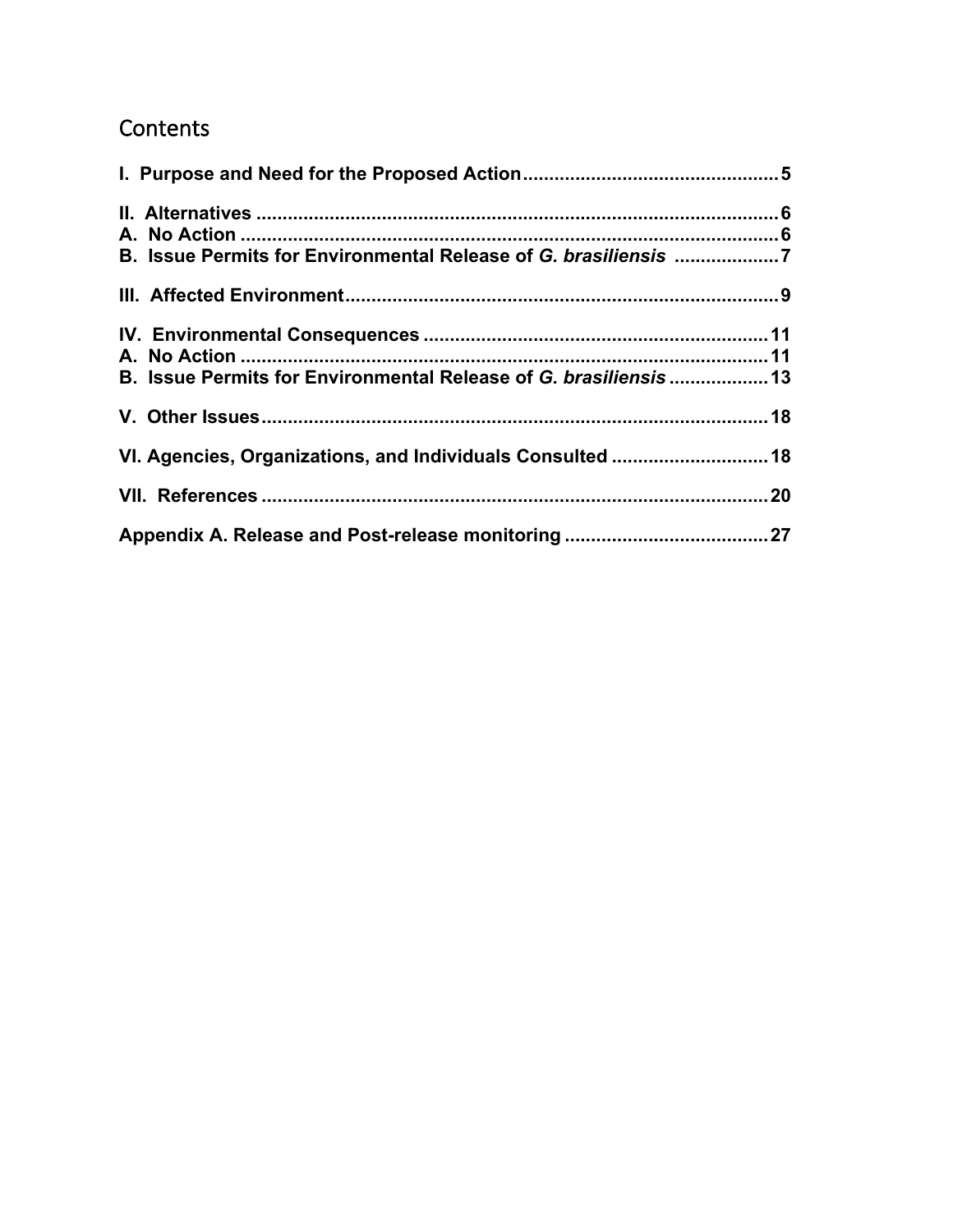### <span id="page-4-0"></span>**I. Purpose and Need for the Proposed Action**

The U.S. Department of Agriculture (USDA), Animal and Plant Health Inspection Service (APHIS), Plant Protection and Quarantine (PPQ), Pests, Pathogens, and Biocontrol Permits (PPBP) is proposing to issue permits for release of the insect *Ganaspis brasiliensis* (Ihering) (Hymenoptera: Figitidae), specifically the G1-lineage of this insect. This organism would be used by the permit applicant for biological control of spotted-wing drosophila (SWD), *Drosophila suzukii* Matsumura (Diptera: Drosophilidae), in the contiguous United States.

APHIS has the authority to regulate biological control organisms under the Plant Protection Act of 2000 (Title IV of Pub. L. 106–224). Applicants who wish to study and release biological control organisms into the United States must receive PPQ Form 526 permits for such activities.

This environmental assessment (EA) was prepared to be consistent with USDA–APHIS' National Environmental Policy Act of 1969 (NEPA) implementing procedures (Title 7 of the Code of Federal Regulations (CFR), part 372). It examines the potential effects on the quality of the human environment that may be associated with the release of the parasitoid wasp, *G. brasiliensis,* to control SWD in the contiguous United States. A parasitoid is an insect whose immature stages (larvae and pupae) live as parasites that eventually kill their hosts (typically other insects). This EA considers a "no action" alternative and the potential effects of the proposed action. Notice of this EA was made available in the Federal Register on July 16, 2021 for a 30-day public comment period. Six comments were received on the EA by the close of the comment period. However, all six comments were in support of the proposed action.

The applicant's purpose for releasing *G. brasiliensis* is to reduce the severity of damage to small fruit crops from infestations of SWD in the United States. SWD is native to East Asia (Kanzawa, 1939; Hauser, 2011). It was first detected in California, Spain, and Italy in 2008 and has since established in most fruit growing regions in North America and Europe, as well as some South American countries (Walsh et al., 2011; Emiljanowicz et al., 2014; NAPIS, 2014; Asplen et al., 2015). SWD lays eggs inside ripening fruits, puncturing the fruit's skin with its unique saw-like ovipositor (a tubular organ through which a female insect deposits eggs) (Atallah et al., 2014). Feeding by SWD larvae results in the degradation of fruits, and the puncturing of the fruit skin may also provide a gateway for secondary bacterial and fungal infections (Hamby et al., 2012; Stewart et al., 2014). SWD is highly polyphagous, meaning it is able to develop in many economically important small fruit crops such as blackberries, blueberries, cherries, raspberries, and strawberries, as well more than 100 reported wild host plants (Lee et al., 2011; Lee et al., 2015; Poyet et al., 2015; Kenis et al., 2016; Leach et al., 2019b; Santoiemma et al., 2019). The value of just the five economically important small fruit crops impacted by SWD (blackberries, blueberries, cherries, raspberries, and strawberries) was \$4.37 billion annually in 2012 (USDA-NASS, 2013). An effective and host-specific biological control agent for SWD can work to reduce the pest from crops and also from nearby non-crop habitats that act as pest reservoirs for reinvasion of the crop.

Current SWD control programs rely primarily on insecticides that target adult flies. Most of the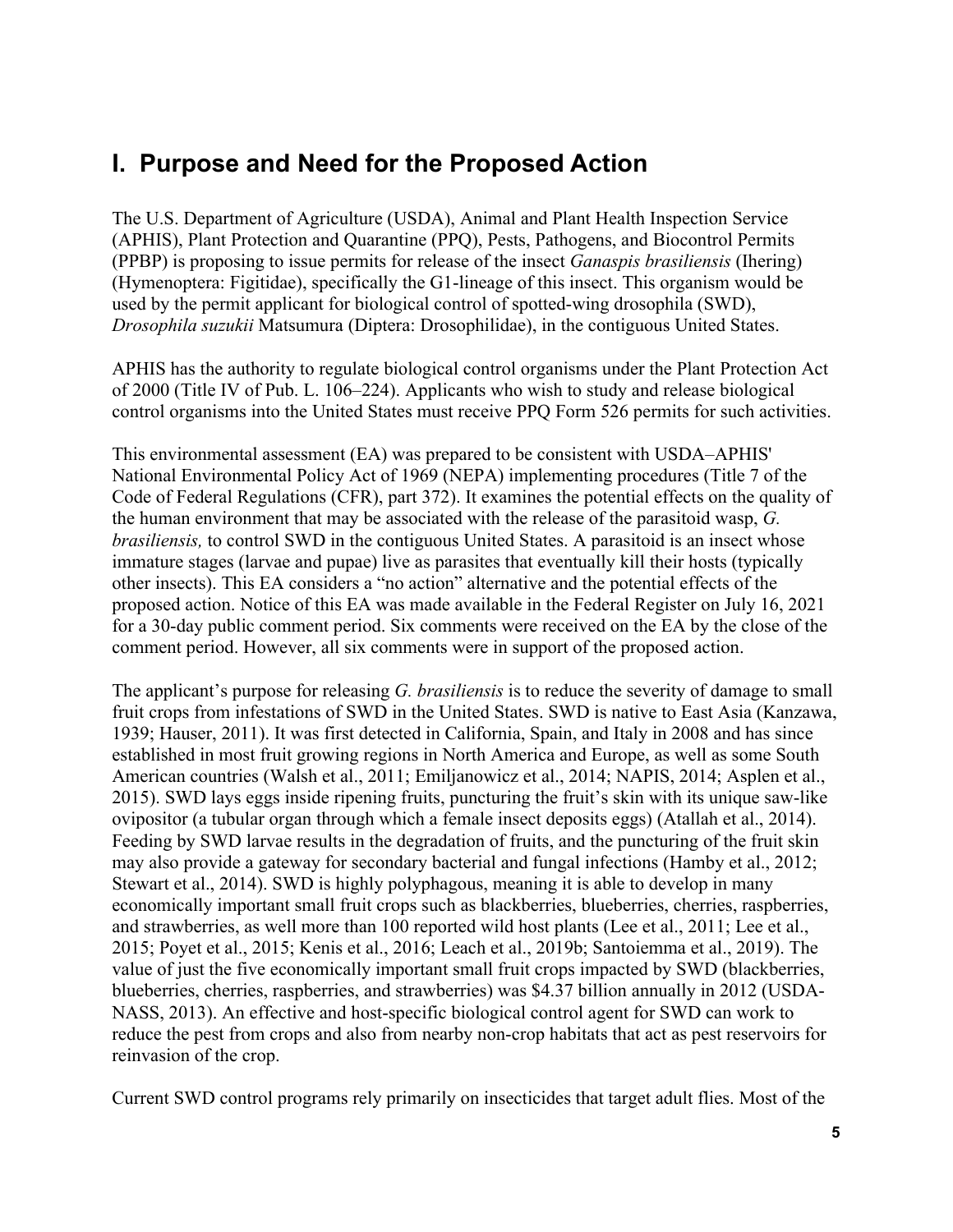existing SWD management options (discussed below) are expensive, temporary, have not been effective, and/or include non-target impacts. For these reasons, there is a need to identify and release an effective, host-specific biological control organism against SWD in the contiguous United States that can reduce SWD populations in non-crop habitats. This would reduce the number of SWD that migrate into susceptible crops and would thereby improve the effectiveness of other SWD control tools.

# <span id="page-5-0"></span>**II. Alternatives**

This section will explain the two alternatives available to PPBP: no action (no issuance of permits) and issuance of permits for environmental release of the G-1 lineage of *G. brasiliensis* into the contiguous United States. Although APHIS' alternatives are limited to a decision of whether to issue permits for release of *G. brasiliensis*, we describe other methods currently used to control SWD in the United States. Use of these control methods is not an APHIS decision, and their use is likely to continue whether or not PPBP issues permits for environmental release of *G. brasiliensis*.

The PPBP considered a third alternative but will not analyze it further. Under this third alternative, PPBP would issue permits for the field release of the G-1 strain of *G. brasiliensis*. The permits, however, would contain special provisions or requirements concerning release procedures or mitigating measures, such as limited releases of *G. brasiliensis* in the contiguous United States. There are no issues raised indicating that special provisions or requirements are necessary.

### <span id="page-5-1"></span>**A. No Action**

Under the no action alternative, the PPBP would not issue permits for the field release of G-1 lineage of *G. brasiliensis* for the control of SWD — the release of this biological control agent would not occur, and current methods to control SWD in the United States will continue. Use of these methods is likely to continue even if PPBP issues permits for release of *G. brasiliensis*. Presently, control of SWD in the United States is limited to chemical and cultural control methods.

### Chemical Control

Pyrethroid, organophosphate, neonicotinoid, and spinosyn insecticides can be effective against SWD (Beers et al., 2011; Van Timmeren and Isaacs, 2013).

### Cultural Control

Pruning plants to maintain an open canopy, increase sunlight, and reduce humidity will make plantings less attractive to SWD and will improve spray coverage (Cornell University, 2017). Sanitation by eliminating any fruit that has fallen on the ground and any infested fruit remaining on plants can reduce populations of SWD that might infest next year's crops or later-ripening varieties. Placing fine netting over whole plants or canes can keep SWD from attacking fruit on blueberries and other small fruit and possibly on branches of small cherry trees. Early harvest of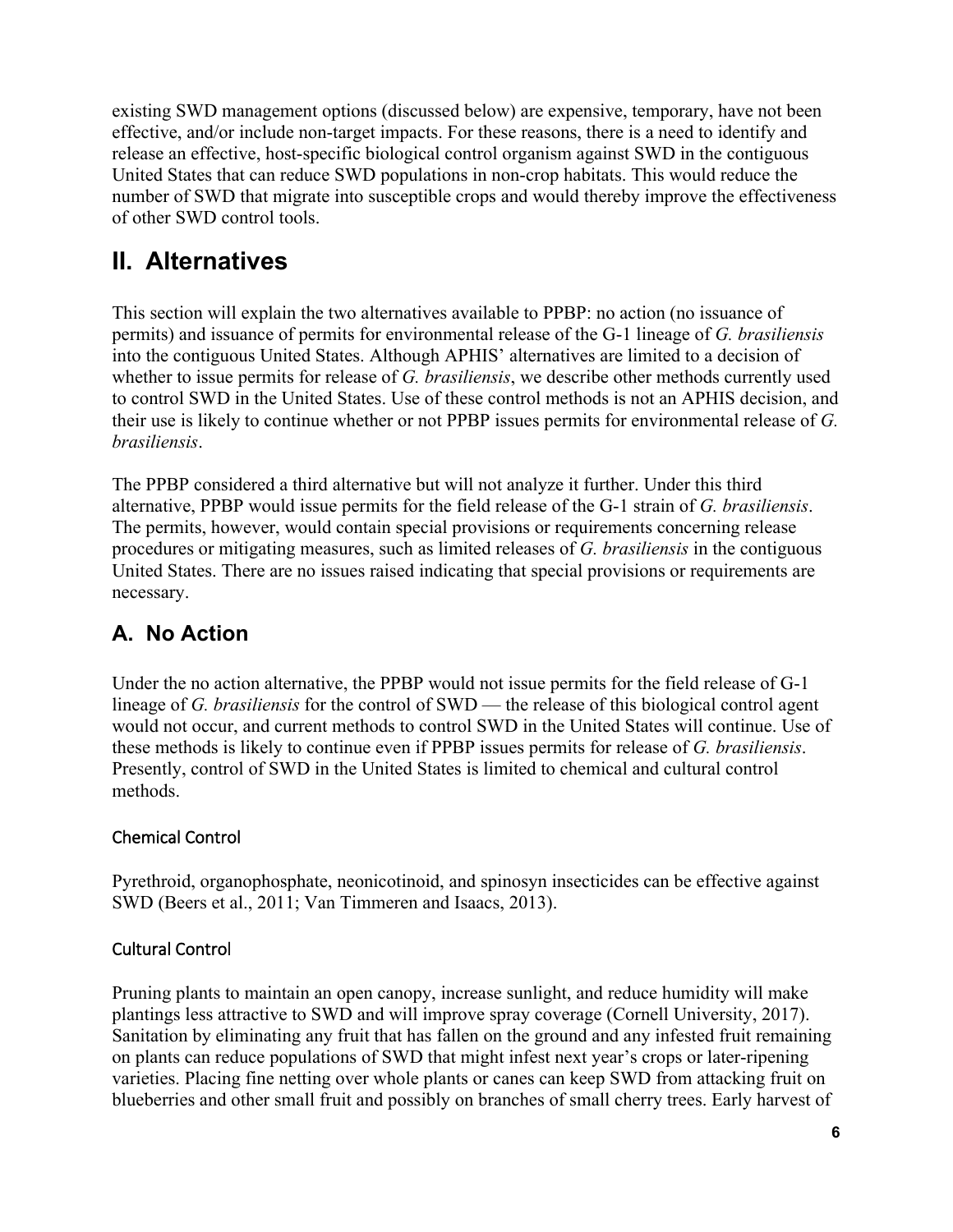fruit as soon as it ripens can be important in reducing exposure of fruit to SWD (Caprile et al., 2011). Chilling berries immediately after harvest to 32°-33°F will slow or stop the development of SWD larvae and eggs in the fruit.

### <span id="page-6-0"></span>**B. Issue Permits for Environmental Release of** *G. brasiliensis*

Under this alternative, PPBP would issue permits for the field release of the G1-lineage of *G. brasiliensis* for the control of SWD in the contiguous United States. These permits would contain no special provisions or requirements concerning release procedures or mitigating measures. The G1-lineage of *G. brasiliensis* from Japan, China, and South Korea is specific to SWD.

### 1. Ganaspis brasiliensis Taxonomic Information

Insect Taxonomy

Order: Hymenoptera Family: Figitidae Genus: *Ganaspis* Species: *brasiliensis* (Ihering) Common name: none

Voucher specimens of *G. brasiliensis* were deposited with the U.S. National Entomological Collection (Washington, D. C.). Additionally, voucher specimens were sent to the Canadian National Collection of Insects, Arachnids and Nematodes (Agriculture and Agri-Food Canada/Agriculture et Agroalimentaire Canada) in Ottawa, Canada, and the Collección Nacional de Insectos (Instituto de Biologia, UNAM) in Mexico.

### 2. Molecular Analysis of Ganaspis brasiliensis lineage

Molecular analysis is a laboratory procedure that involves the study of tissues, cells, and fluids using DNA/RNA analysis techniques for the identification of characteristics at the molecular level. Molecular analyses have been used to differentiate strains of *G. brasiliensis* by sequencing a specific gene (the COI gene) that occurs within the mitochondria of its cells*.* Mitochondria are organelles within a cell that produce energy for the cell.

Recent work suggests that *G. brasiliensis* can be subdivided into five lineages (Nomano et al., 2017). These include the G1 and G3 lineages reared from SWD in South Korea (Daane et al., 2016); SWD and a similar species *Drosophila pulchrella* in China (Giorgini et al., 2019); and SWD in China and Japan (Girod et al., 2018b; Girod et al., 2018a). Based on host-specificity testing that will be discussed later in this document, the G1-lineage of *G. brasiliensis* appears to be the most specific to SWD.

### 3. Biology of Ganaspis brasiliensis

*Ganaspis brasiliensis* is a solitary larval parasitoid wasp of SWD. The adult wasp inserts its ovipositor and lays an egg into SWD larvae that are within fruit. *Ganaspis brasiliensis* prefers to attack young first instar SWD larvae. The *G. brasiliensis* egg hatches inside the SWD larva, and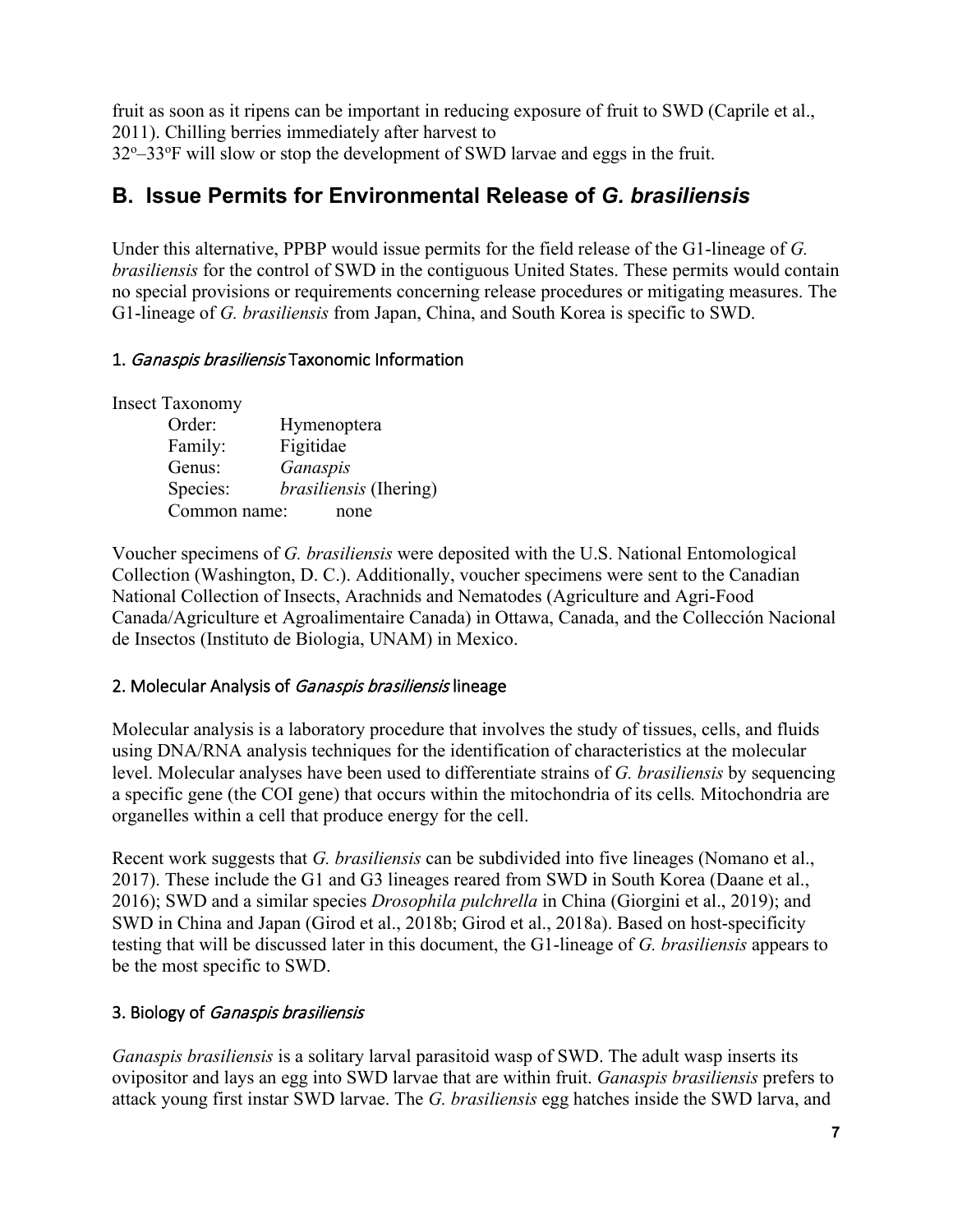over time, eventually consumes the SWD host as it progresses through its prepupal and pupal stages. A single adult male or female emerges from the host puparium (the hardened last larval skin which encloses the pupa). In tests, at 23°C (74°F), *G. brasiliensis* adult females lived 18 days and produced 98 offspring per female.

### 4. Geographic Range of Ganaspis brasiliensis

All lineages of *G. brasiliensis* occur in Asia, but the G1-lineage has been recorded only from East Asia (China, Japan, and South Korea) and not outside of Asia. Historical specimens of *G. brasiliensis* (found in the National Museum of Natural History, Smithsonian Institution, Washington DC, and in the Natural History Museum, Paris, France) were all collected in the Caribbean and in Panama, whereas the newly collected specimens were all collected in Japan, South Korea and China. Recent reexamination confirmed some specimens previously reported as *Ganaspis xanthopoda* or *Ganaspis* sp. in the literature in Indonesia, Malaysia, Thailand, the Philippines, Hawaii, Uganda, Benin, and Brazil are *G. brasiliensis* (Carton et al., 1986; Schilthuizen et al., 1998; Kacsoh and Schlenke, 2012; Kimura and Suwito, 2012; 2015; Buffington and Forshage, 2016; Daane et al., 2016; Nomano et al., 2017; Girod et al., 2018b; Giorgini et al., 2019). *G. brasiliensis* was most likely introduced from Asia to other continents (Buffington and Forshage, 2016; Nomano et al., 2017).

### 5. Potential Range of *Ganaspis brasiliensis* in North America

A CLIMEX model was developed to predict the potential geographical range of *G. brasiliensis*  in North America based on the current known distribution of the G1-lineage in Asia (Figure 1), including geographical coordinates of 37 collection sites where the G1-lineage of *G. brasiliensis* was obtained in China, South Korea and Japan (Kasuya et al., 2013; Daane et al., 2016; Nomano et al., 2017; Giorgini et al., 2019). The model uses weather variables to determine the estimated potential range of *G. brasiliensis* based on those weather variables in the known distribution of the G1-lineage in East Asia.

If released in North America, the G-1 lineage of *G. brasiliensis* would likely establish along western coastal zones and much of the southeastern and east coastal states where SWD is a major concern of small fruit crops. At present, the parasitoid is not considered capable of entering diapause during the winter, but if it does, the predicted range would further expand to include northeast regions. Diapause is a period of suspended development during an insect's life cycle, and is usually triggered by environmental cues, like changes in daylight, temperature, or food availability.

### 6. Impact of Ganaspis brasiliensis on Spotted-wing Drosophila

Girod et al. (2018c) showed *G. brasiliensis* to be one of the most important parasitoids of SWD in Asia, with parasitism levels ranging from 0–75.6 percent.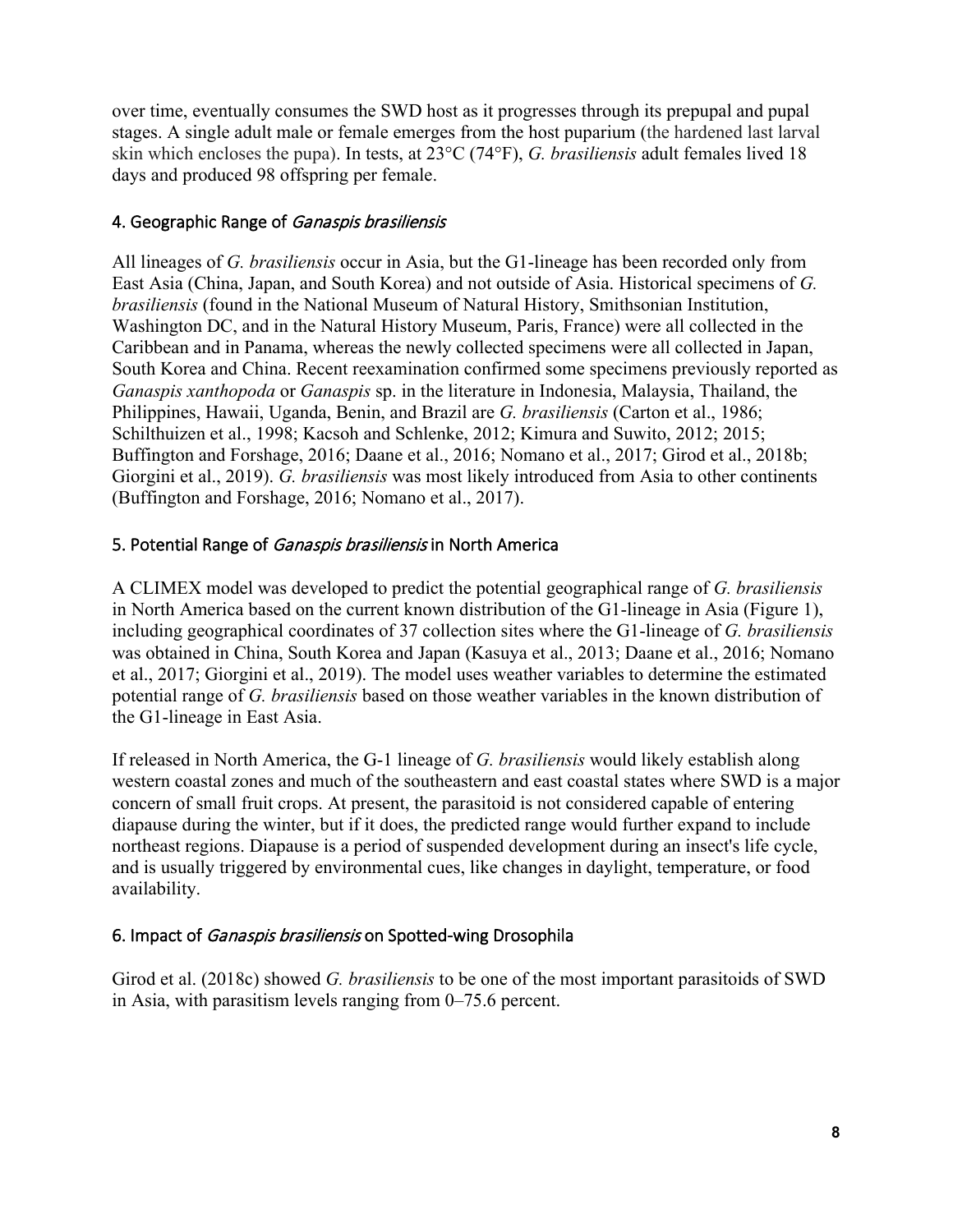### <span id="page-8-0"></span>**III. Affected Environment**

### **A. Spotted-wing Drosophila**

### 1. Spotted-wing Drosophila Taxonomic Information

| <b>Insect Taxonomy</b> |                         |
|------------------------|-------------------------|
| Order:                 | Diptera                 |
| Family:                | Drosophilidae           |
| Genus:                 | Drosophila              |
| Species:               | suzukii Matsumura       |
| Common name:           | Spotted-wing drosophila |

SWD can be distinguished from other drosophilids in North America by two key characters: (1) a dark spot on the leading wing edge of males, and (2) a large serrated ovipositor in females. The pest is also identified by its oviposition in and damage to ripening fruit in North America and Europe (Hauser, 2011; Cini et al., 2012; Atallah et al., 2014).

### 2. Life History of Spotted-wing Drosophila

During the fruit-growing season, SWD population development is largely based on temperature and food availability. Development from egg to adult takes about 7 days at 21.1°C and 13 days at 18.3°C. At constant temperatures, female adult longevity ranged from 2–35 days at 30°C and 10°C, respectively (Tochen et al., 2014). In the United States and Canada, SWD can have 3–9 generations per year (Walsh et al., 2011). During the summer in California, for example, SWD eggs hatched in 1–3 days, larvae matured in 3–13 days, and the pupal period was as short as 4 days (Wang et al., 2016a). Added to the rapid development time is a high reproductive output. Egg-laying can last from 10–65 days, with up to 21 eggs laid per day and each female can deposit up to 600 eggs during her lifetime (Tochen et al., 2014). Eggs are laid in ripening fruits, often with multiple eggs per fruit (Mitsui and Kimura, 2010).

SWD appears to overwinter as adults in temperate regions (Kanzawa, 1939; Dalton et al., 2011; Stockton et al., 2019). Mitsui et al. (2007) reported that SWD collected in autumn were reproductively immature, suggesting a winter reproductive diapause. However, SWD still oviposited during the winter when the temperature was high enough (Kaçar et al., 2016; Leach et al., 2019a). Overwintering adults lived for more than three months when supplied with food, which was often readily available from old or damaged fruit (Kaçar et al., 2016) or tree sap (Kanzawa, 1939; Lee et al., 2011). The low lethal temperatures for SWD were reported as -0.9°C (Kimura, 2004); however, the fly also occurs in colder regions, such as on the northern islands of Japan and in the northern tier of the United States and into Canada where average winter temperatures can fall below 0°C. It is still unclear whether individuals overwinter in warmer refuges (e.g., near heated buildings) or migrate to warmer southern regions to overwinter (Kimura, 2004). In warm regions such as California, SWD pupae (but not eggs or larvae) were shown to slowly develop during the winter and emerge as adults, although there was high mortality (Kaçar et al., 2016).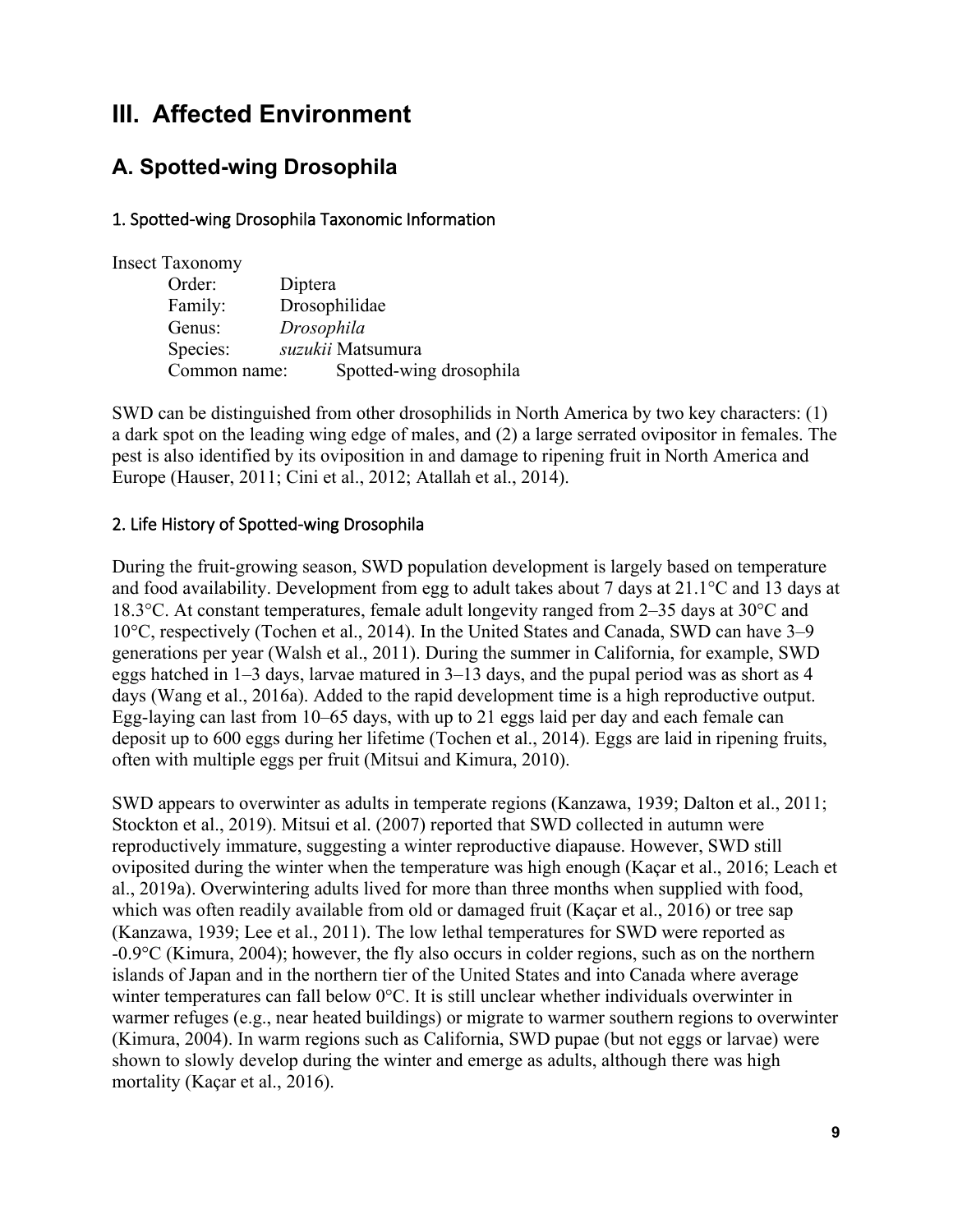The termination of overwintering and the onset of dispersal and reproduction may also be temperature dependent. Adult SWD become mobile above 5°C and are most active from 20 to 25°C (Kinjo et al., 2014; Tochen et al., 2014). Little or no reproductive behavior was observed below 10°C or above 30°C, and mated females exposed to temperatures above 31°C laid infertile eggs. After the overwintering period, SWD disperse 100 meters (328 feet) or more in a one-week period to find appropriate food and breeding sources (Klick et al., 2016), and it has been demonstrated that they seasonally migrate several hundred meters in elevation to move from resource-poor to resource-rich or environmentally suitable conditions (Mitsui and Kimura, 2010; Tait et al., 2018).

### **B. Areas Affected by Spotted-wing Drosophila**

### 1. Native and Worldwide Distribution

SWD is native to East Asia, including China, Japan, and Korea (Asplen et al., 2015), although its precise geographical origin is not known. According to references reported by Hauser (2011) the species may not be native to Japan and could have been introduced into the country at the turn of the century. It has also been reported in other Asian regions, including northern India and Pakistan, Bangladesh, Myanmar, Thailand, and Taiwan. The fly has been found in more than 10 countries in Europe since first being reported in 2008 in Spain and Italy (Cini et al., 2014). Most recently, it was reported in South America; the first record occurred in Brazil in 2013 and it has since been recorded in Uruguay, Argentina, and Chile (Andreazza et al., 2017) (Figure 1A). Habitat suitability models predict that SWD will continue to expand its range (dos Santos et al., 2017) (Figure 1B).

### 2. Present Distribution in North America

In North America, SWD was first recorded on the island of Hawaii in 1980 and later on other islands in the Hawaiian island archipelago (Hauser, 2011). In the contiguous United States, the fly was first detected in California in 2008 (Bolda et al., 2008) and has since been found in 45 states (in most fruit growing regions) as well as in five provinces in Canada and part of northern Mexico (Asplen et al., 2015). Genetic analyses suggest that it was a Southeast Asian population that invaded the contiguous United States and Europe (Ometto et al., 2013).

### 3. Spotted-winged Drosophila Hosts

SWD attacks many hosts, being able to develop in many economically important small fruit crops such as blackberries, blueberries, cherries, raspberries, and strawberries, as well more than100 reported wild host plants (Lee et al., 2011; Lee et al., 2015; Poyet et al., 2015; Kenis et al., 2016; Leach et al., 2019b; Santoiemma et al., 2019).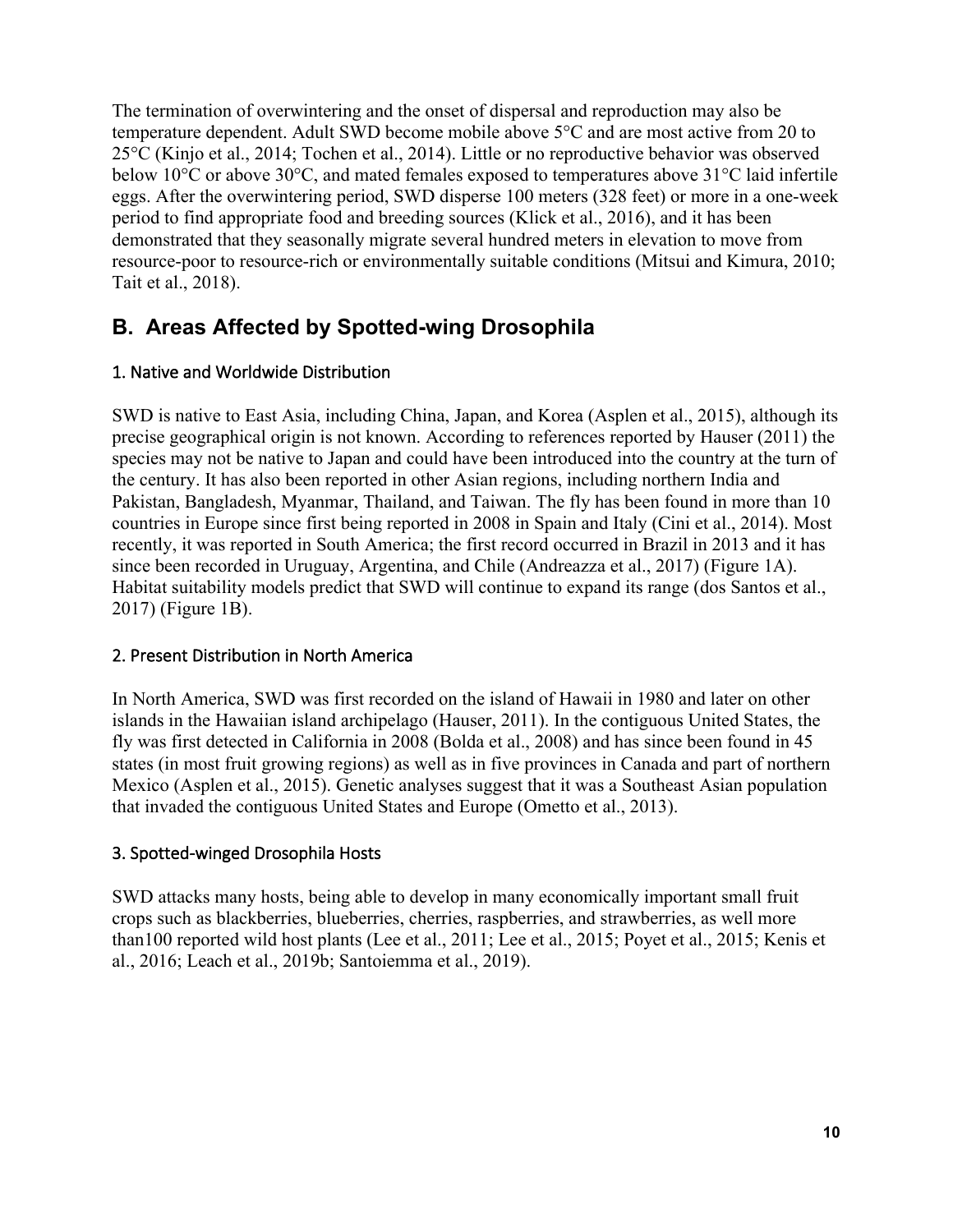### **C. Insects Related to Spotted-wing Drosophila and** *G. brasiliensis* **in the United States**

### 1. Insects Related to Spotted-wing Drosophila

Information regarding insects taxonomically related to SWD is included because closely related insect species have the greatest potential for attack by *G. brasiliensis*.

SWD is a member of the *Drosophila suzukii* subgroup within the *Drosophila melanogaster*  species group of the subgenus Sophophora and the genus *Drosophila* (Diptera: Drosophilidae). There are 12 species in the *D. suzukii* subgroup and 180 species in the *D. melanogaster* species group worldwide (Markow and Ogrady, 2006). The majority of *Drosophila* breed on decaying substrates.

Closely related species to SWD occurring in the United States are *D. subpulchrella*, *D. pulchrella*, as well as the related *D. melanogaster* and *D. simulans* (all in the *D. melanogaster* group). Whereas the origin of SWD, *D. subpulchrella,* and *D. pulchrella* is East Asia, *D. melanogaster* and *D. simulans* are thought to be African in origin (Nolte and Schlotterer, 2008). *D. melanogaster* rose to prominence after it was imported into the United States when it was used for genetic studies (Stephenson and Metcalfe, 2013). The value of *D. melanogaster* and *D. simulans* has been primarily in the laboratory, studying both their biology and genetics (Jennings, 2011); outside of the laboratory both species are common nuisance pests.

### 2. Insects Related to Ganaspis brasiliensis

In North America, there are several common parasitoids of *Drosophila* that are in the same family as *G. brasiliensis* (Figitidae) including *Leptopilina boulardi*, *L. heterotoma,* and *Ganaspis*  sp. (Hertlein, 1986; Kacsoh and Schlenke, 2012). The G5-lineage of *G. brasiliensis* is present in Hawaii (Nomano et al., 2017). The G5-lineage has been reported to attack SWD, and a Hawaiian population was reared from SWD, but other G5-lineage populations could not successfully develop from SWD (Kacsoh and Schlenke, 2012). The G5-lineage is considered to be a generalist and is not wanted in North America (although it is currently found in central Mexico).

### <span id="page-10-0"></span>**IV. Environmental Consequences**

### <span id="page-10-1"></span>**A. No Action**

### 1. Impact of Spotted-wing Drosophila on the Environment

### **a. Effect of spotted-wing Drosophila on Hosts**

SWD has become a devastating pest of soft-skinned fruits including blueberries, blackberries, raspberries, strawberries, and cherries, which have a combined value of over \$4.37 billion annually (USDA-NASS, 2013). National crop loss due solely to SWD in the United States was estimated at \$718 million annually, and increased costs directly related to management practices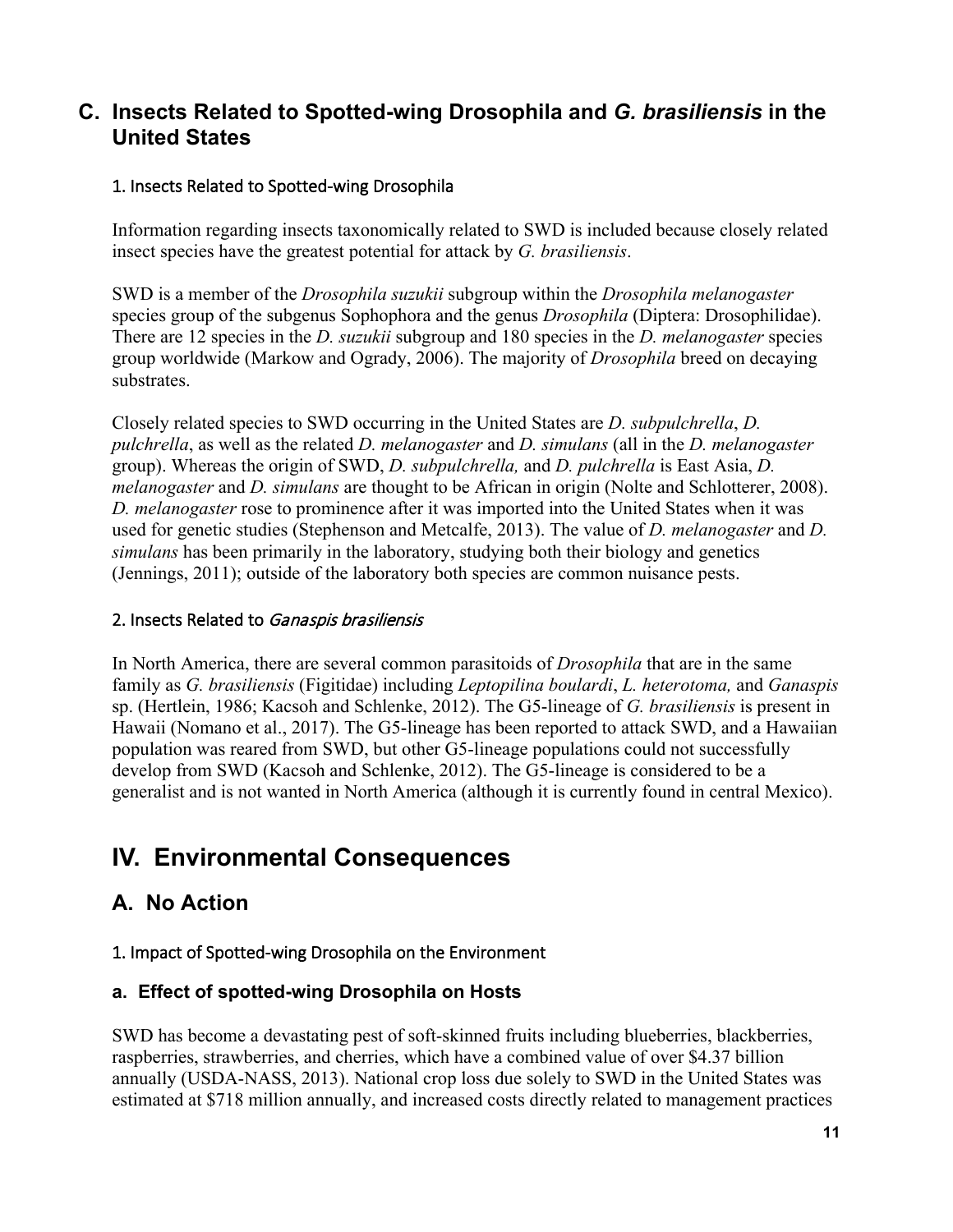are estimated to range from \$129 to 172 million annually. Observed crop losses due to SWD in the western United States have been as high as 80 percent (Bolda et al., 2010). Early SWD annual damage in the western United States production areas was estimated at up to \$500 million (Goodhue et al., 2011). A more recent estimate of the potential national crop loss was over \$1.275 billion (Burrack, 2015). These crop losses are due to a near zero tolerance for SWDinfested fruit for fresh market or whole frozen products. This means that detection of even a single larva in a shipment could lead to complete rejection, motivating growers to be very conservative in their SWD management practices. Insecticide applications are made preventatively (ahead of SWD damage), and as frequently as every 5–10 days from the point at which fruit begins to ripen through to the end of harvest. The risk of crop loss from SWD increases over the course of the growing season due to increasing population pressure. For example, late season sweet cherries may require 11 additional pesticide applications to produce a marketable crop, and late season blueberry, blackberry, and raspberry may require up to 16 pesticide applications.

Insecticide evaluations in blueberry and raspberry indicate a decline in residual performance within 5–10 days, depending on the insecticide, and rainfall further reduces insecticide residual activity (Van Timmeren and Isaacs, 2013). Therefore, even intense insecticide programs have been observed to fail in adverse environmental conditions.

### 2. Impact from the Use of Other Control Methods

The continued use of chemical and cultural controls at current levels would result if the "no action" alternative is chosen, and may continue even if permits are issued for environmental release of *G. brasiliensis.*

### **a. Chemical Control**

Insecticides can be effective (Beers et al., 2011; Van Timmeren and Isaacs, 2013), but there is a restricted list of acceptable materials and fruit residues present problems for human health (Rodriguez-Saona et al., 2019). Insecticide applications may also negatively impact beneficial organisms (Biondi et al., 2012), and growers have increasingly observed secondary pest outbreaks of scale insects and other pests in Oregon blueberry fields (Lee et al., 2019). More concerning is possible future limitations due to insecticide resistance (Gress and Zalom, 2019).)

### **b. Cultural Control**

Cultural control can be useful in reducing SWD damage, but alone is not effective in eliminating SWD.

These impacts from the use of other control methods may have environmental consequences even with the implementation of the biological control alternative, depending on the efficacy of the G-1 lineage of *G. brasiliensis* to reduce SWD infestations in the contiguous United States.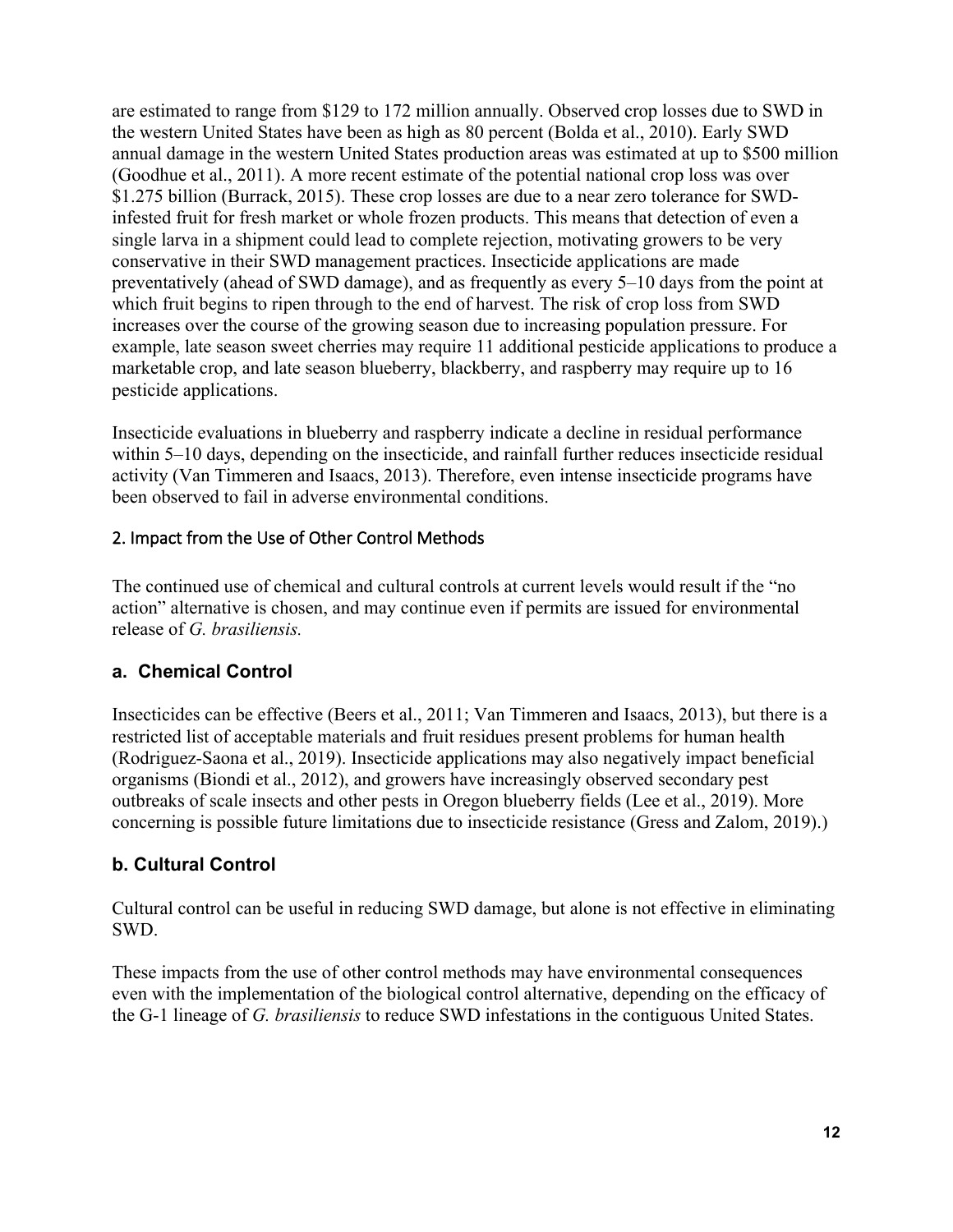### <span id="page-12-0"></span>*B.* **Issue Permits for Environmental Release of** *G. brasiliensis*

#### 1. Impact of G. brasiliensis on Non-target Insects

#### **a. Scientific Literature**

The G1-lineage of *G. brasiliensis* was collected only from SWD or *Drosophila pulchrella* in various locations in South Korea and China, and only from SWD in Japan (Table 1). In China, a mixture of the two lineages of *G. brasiliensis* (G1 and G3) were collected from four different wild fruits infested by SWD or *D. pulchrella*. In Japan, a G1 population was collected from SWD-infested cherries (Kasuya et al., 2013) and is considered a specialist exclusively on SWD (Nomano et al., 2017; Girod et al., 2018a). There is only limited information on naturally occurring hosts for *G. brasiliensis* G2, G4, or G5 lineages. In laboratory tests, G1 attacked SWD and only closely related species and G3 attacked several other tested hosts (Kasuya et al., 2013).

| Lineage        | <b>Host</b>       | Origin      | <b>Field or</b>        | Reference                    |
|----------------|-------------------|-------------|------------------------|------------------------------|
|                |                   |             | <b>Laboratory Test</b> |                              |
| G1             | D. suzukii (SWD)  | South Korea | Field collection       | Daane et al., 2016           |
|                | D. suzukii (SWD)  | South Korea | Laboratory test        | Wang et al., 2018            |
|                | D. suzukii (SWD)  | Japan       | Field collection       | Kasuya et al., 2013          |
|                | D. suzukii (SWD)  | Japan       | Laboratory test        | Girod et al., 2018a          |
|                | D. suzukii (SWD), | China       | Field collection       | Giorgini et al., 2019        |
|                | D. pulchrella     |             |                        |                              |
|                | D. suzukii (SWD)  | China       | Laboratory test        | Daane et al., 2016           |
| G2             | D. ficusphila     | Japan       | Field collection       | Kimura and Suwito,<br>2012   |
| G <sub>3</sub> | D. lutescens      | Japan       | Field collection       | Kasuya et al., 2013          |
|                | D. lutescens, D.  | Japan       | Laboratory test        | Kasuya et al., 2013          |
|                | rufa, D. auraria, |             |                        |                              |
|                | D. biauraria and  |             |                        |                              |
|                | D. triauraria     |             |                        |                              |
|                | D. suzukii (SWD), | China       | Laboratory test        | Giorgini et al., 2019        |
|                | D. pulchrella,    |             |                        |                              |
|                |                   |             |                        |                              |
|                | D. suzukii (SWD)  | S. Korea    | Field collection       | Daane et al., 2016           |
|                | Drosophila sp.    | Malaysia,   | Field collection       | Nomano et al., 2017          |
|                | aff.              | Indonesia   |                        |                              |
|                | takahashii        |             |                        |                              |
| G <sub>4</sub> | D. eugracilis     | Japan       | Laboratory test        | Kimura and Suwito,<br>2012   |
|                | Unknown host      | Japan,      | Field collection       | Nomano et al., 2017          |
|                |                   | Taiwan      |                        |                              |
| G <sub>5</sub> | D. simulans       | Japan       | Laboratory test        | Nomano et al., 2017          |
|                | D. melanogaster   | Hawaii      | Laboratory test        | Kacsoh and Schlenke,<br>2012 |
|                | D. melanogaster   | Uganda      | Laboratory test        | Kacsoh and Schlenke,<br>2012 |

**Table 1. Known host records of different lineages of** *G. brasiliensis***.**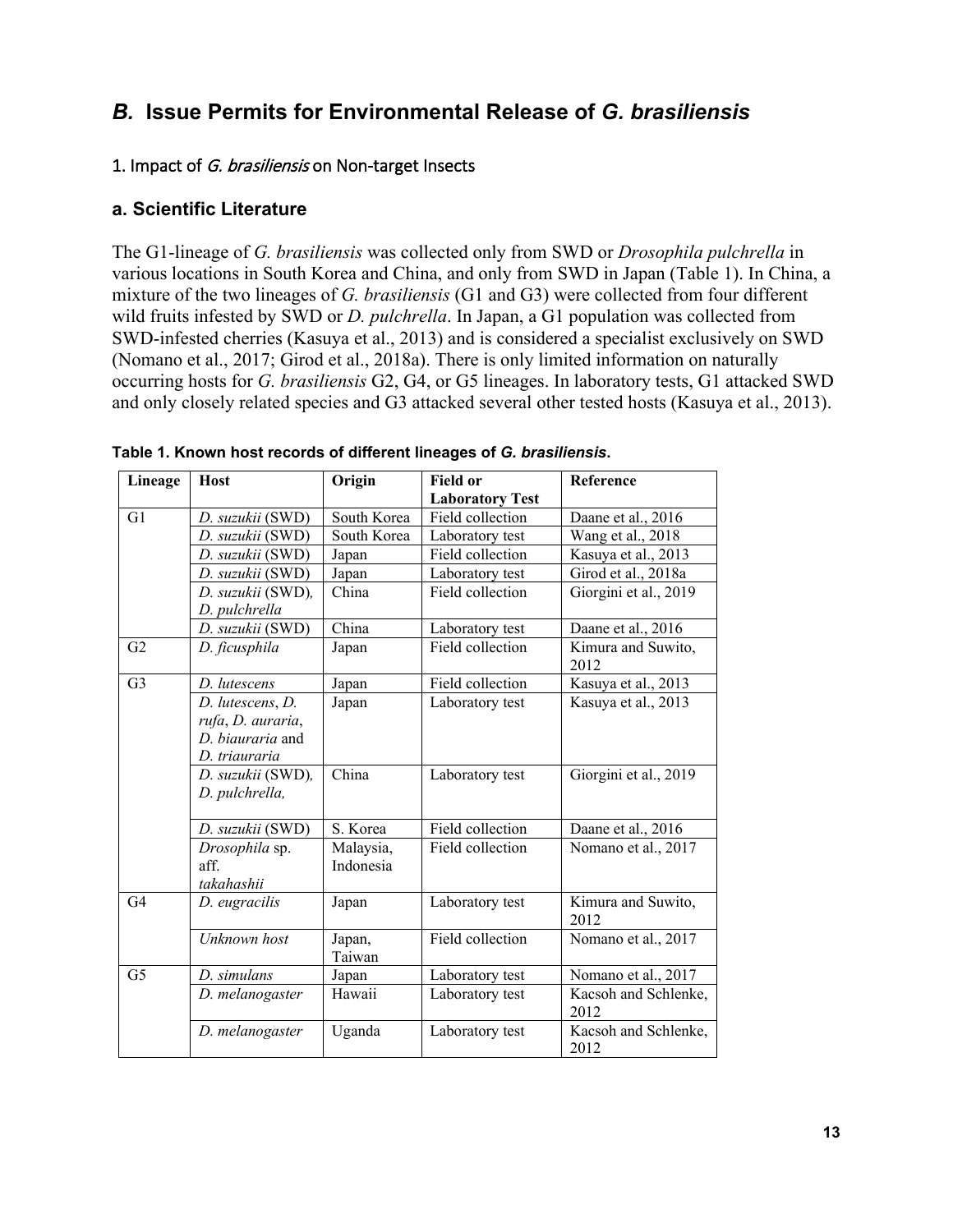### **b. Host Specificity Testing**

Worldwide, there are over 2,000 described *Drosophila* species whose distributions range from narrowly restricted areas to wide distributions (Markow and Ogrady, 2006). Species may breed exclusively in resources such as fruits, flowers, mushrooms, leaves, tree fluxes, and soil, but most breed on decaying substrates. The family Drosophilidae consists of two subfamilies of Steganinae and Drosophilinae. Steganinae is a small and poorly understood subfamily, while the Drosophilinae consists of eight genera: *Chymomyza*, *Drosophila*, *Hirtodrosophila*, *Liodrosophila*, *Samoaia*, *Scaptodrosophila*, *Scaptomyza* and *Zaprionus*. Among them, *Drosophila* is the largest group with well over 1,500 described species, and the subgenera of *Drosophila* and *Sophophora* account for 90 percent of these species. The genus of *Chymomyza*  has about 60 described species, the majority of which are found in the tropics. *Hirtodrosophila* is a cosmopolitan genus (its range extends throughout most of the world), but its highest diversity is concentrated in the tropics. *Liodrosophila* is a small genus of 65 known species from Africa, Asia, and Europe. *Samoaia* is a small genus of seven described species; all are endemic to the islands of Samoa. *Scaptodrosophila* was initially placed in *Drosophila* and about half of the described species are endemic to Australia. *Scaptomyza* is a very poorly studied taxon and several studies strongly suggest placement of *Scaptomyza* in the Hawaiian Drosophilidae endemic to the Hawaiian island archipelago. *Zaprionus* contains about 30 described species including *Z. indianus* (a newly invasive pest and one of the only pest drosophilid species besides SWD in North America).

It would be difficult, if not impossible, to test the majority of non-target species native to North America. However, species that are closely related are more likely to be attacked by the same parasitoid species because they are likely to share characteristics that determine their suitability as hosts. Thus, the researchers representatively selected 24 species from different groups. The 24 selected species represented two subfamilies, 7 genera, 9 subgenera and 20 species groups, with 22 species originally collected from 11 states in the mainland United States, one from American Samoa and one from Japan (Table 2). Except *Gitona americana* (subfamily Steganinae), all other species belong to the subfamily Drosophilinae. The Japanese species *Scaptomyza elmoi* was selected as a surrogate for the Hawaiian Drosophilidae in host specificity studies because of its close relation to those species.

| Genus      | <b>Subgenus</b> | Group        | <b>Species</b> | Habitat            |
|------------|-----------------|--------------|----------------|--------------------|
| Drosophila | Sophophora      | willistoni   | willistoni     | Fruits             |
| Drosophila | Sophophora      | saltans      | sturtevanti    | Unknown            |
| Drosophila | Sophophora      | melanogaster | simulans       | Fruits             |
| Drosophila | Sophophora      | melanogaster | melanogaster   | Fruits and flowers |
| Drosophila | Sophophora      | melanogaster | suzukii        | Fruits             |
| Drosophila | Sophophora      | obscura      | persimilis     | Fruits             |
| Drosophila | Sophophora      | obscura      | pseudoobscura  | Infected fruits    |
| Drosophila | Sophophora      | obscura      | subobscura     | Fruits             |
| Drosophila | Drosophila      | busckii      | busckii        | Various niches     |
| Drosophila | Drosophila      | repleta      | hvdei          | Decaying plants    |
| Drosophila | Drosophila      | virilis      | montana        | Decaying woody     |
|            |                 |              |                | tissue             |
| Drosophila | Drosophila      | melanica     | paramelanica   | Unknown            |

| Table 2. Non-target species tested with G. brasiliensis (Daane, 2019). |  |  |  |  |  |  |  |  |
|------------------------------------------------------------------------|--|--|--|--|--|--|--|--|
|------------------------------------------------------------------------|--|--|--|--|--|--|--|--|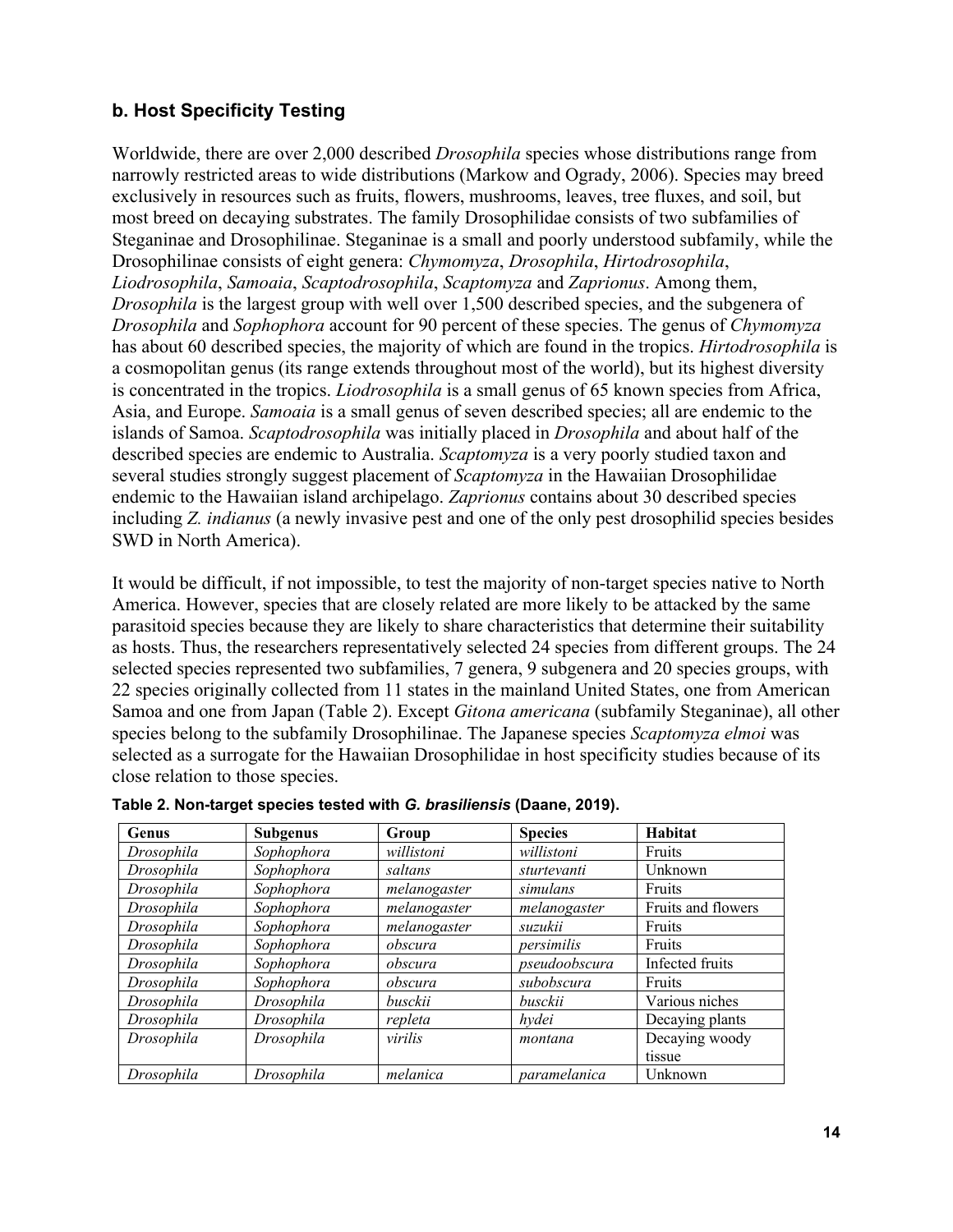| Genus            | <b>Subgenus</b>  | Group       | <b>Species</b> | Habitat            |
|------------------|------------------|-------------|----------------|--------------------|
| Drosophila       | Drosophila       | robusta     | robusta        | Yeast and bacteria |
|                  |                  |             |                | infested saps      |
| Drosophila       | Drosophila       | immigrans   | immigrans      | Wood, fruits, and  |
|                  |                  |             |                | decaying plants    |
| Drosophila       | Drosophila       | guttifera   | guttifera      | Unknown            |
| Drosophila       | Drosophila       | cardini     | cardini        | Unknown            |
| Drosophila       | Drosophila       | funebris    | funebris       | Unknown            |
| Drosophila       | Drosophila       | tripunctata | tripunctata    | Mushroom and       |
|                  |                  |             |                | fruits             |
| Drosophila       | Drosophila       | testacea    | putrida        | Mushroom           |
| Chymomyza        |                  | fuscimana   | amoena         | Fruits             |
| Scaptodrosophila | Scaptodrosophila | victoria    | lebanonensis   | Unknown            |
| Hirtodrosophila  |                  | duncani     | duncani        | Unknown            |
| Samoaia          | Samoaia          | leonensis   | leonensis      | Unknown            |
| Scaptomyza       |                  |             | elmoi          | Unknown            |
| Gitona           |                  |             | americana      | Fruits             |

*Ganaspis brasiliensis* was tested against each of the 24 selected non-target fly species and SWD. For tests of each fly species, twenty 2-day-old fly larvae were placed in a ventilated plastic vial with artificial diet and exposed to one mated female *G. brasiliensis* wasp for 24 hours. Exposed fly larvae were reared until the emergence of flies and wasps. Controls with unexposed fly larvae were also setup under the same conditions until the emergence of adult flies. Each test consisted of 30 replicates (i.e., 30 female wasps were tested for each species) with 10 control replicates. Tests with SWD were conducted under the same conditions using the same batches of parasitoids and served as a positive control for the test of non-target hosts. Some *Drosophila* species larvae are able to defend themselves from parasitoid eggs placed inside their bodies by surrounding the egg with blood cells that eventually form a black capsule surrounding the egg, resulting in death of the immature parasitoid. These capsules are visible in developed adult flies (Chabert et al., 2012). Therefore, all emerged flies were also examined for the presence of a black capsule inside the fly's abdomen to determine the percentage of flies containing black capsules. The number of emerged flies and parasitoids were counted for each replicate.

### *Summary of host specificity results.*

The G1-lineage of *G. brasiliensis* was able to develop mainly from three closely related species, SWD, *D. simulans*, and *D. melanogaster*, which all belong to the *D. melanogaster* species group (Daane, 2019). Although both *D. melanogaster* and *D. simulans* are physiologically suitable hosts for *G. brasiliensis*, these drosophilids typically infest overripe or rotting fruits. In contrast, SWD exploits ripening fruit before they are available to *D. melanogaster* or *D. simulans*. In addition, both are cosmopolitan species and neither is native to the United States.

### 1. Impact of G. brasiliensis on Spotted-wing Drosophila

SWD is generally less of a crop pest in Asia than in the United States. In South Korea, for example, it has never been considered a pest based on the lack of any reported SWD-related damage (Asplen et al., 2015). Thus, the impact of natural enemies in its native range may play an important role in limiting the pest status of SWD, although the actual impact of parasitoids in controlling SWD in Asia has not been evaluated. Based on samples of wild host fruits in South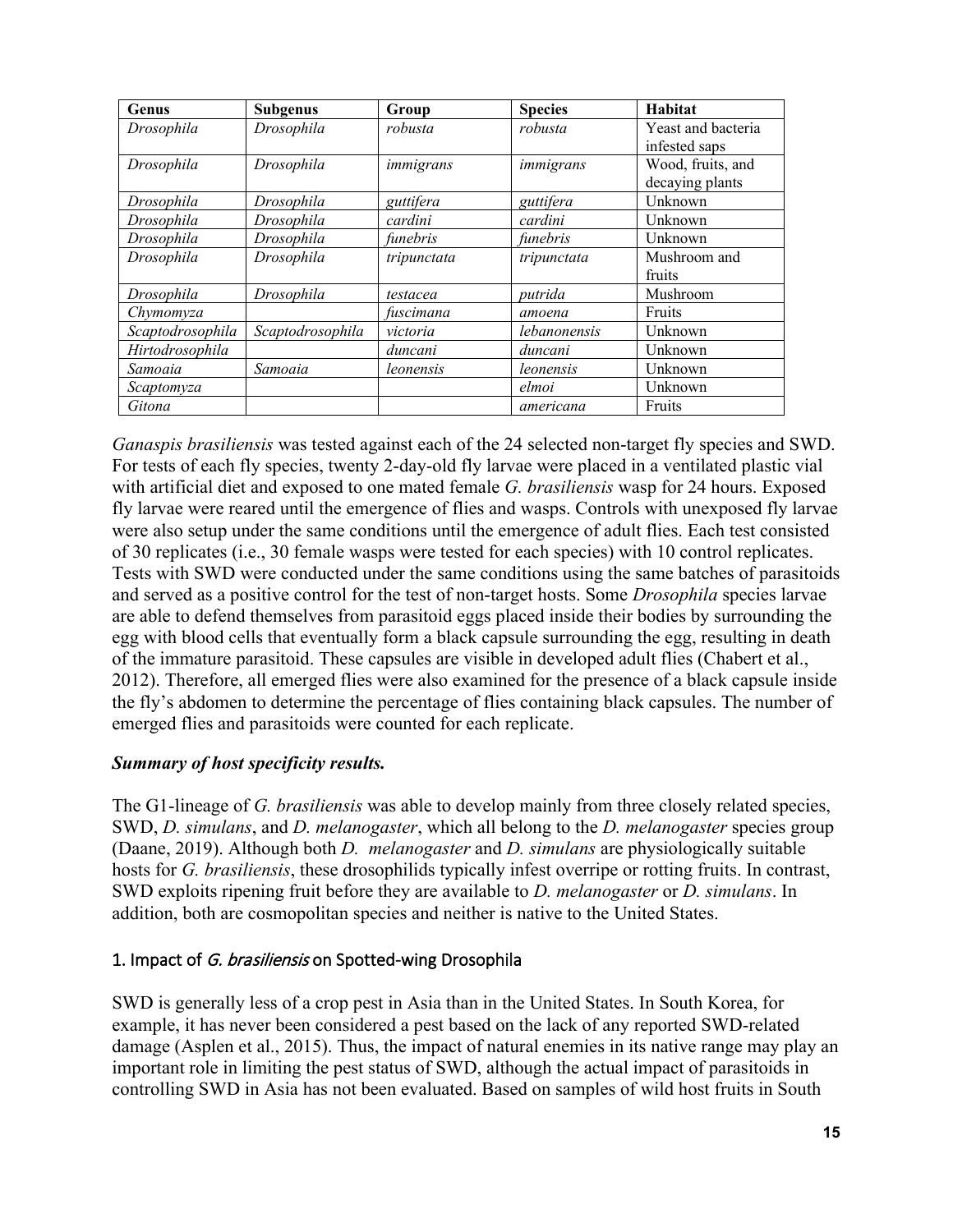Korea, percentage parasitism of SWD by larval parasitoids was up to 17.1%. In China, SWD parasitism by the two parasitoids *Leptopilina japonica* and *G. brasiliensis* was over 20 percent in most collected sites but was up to 73.5 percent at one location (Giorgini et al., 2019). Girod et al. (2018c) similarly showed *G. brasiliensis* to be one of the most important parasitoids in Asia, with parasitism levels ranging from 0–75.6 percent. Currently, the estimated SWD parasitism by resident parasitoids in the United States is about 2 percent (Miller et al., 2015). Population model analyses showed that at the 2 percent parasitism level, SWD populations were reduced by approximately 1–2 percent at the end of the growing season. At 15 percent parasitism, SWD populations were reduced by 10–21 percent compared with populations not affected by parasitism (Wiman et al., 2016).

It is expected that *G. brasiliensis* will be able to establish in a wide range of fruit growing regions in the contiguous United States, given its wide distribution in South Korea, Japan, and China (Daane, 2019). The establishment of this introduced larval parasitoid will uniquely contribute to the suppression of SWD, because it attacks fly maggots inside the fruit (while most pesticides target only adult flies and only the two pupal resident parasitoids readily attack SWD). Classical biological control is a potentially useful management strategy for an invasive pest species whenever effective resident natural enemies are lacking in the new distribution range. Biological control is a self-perpetuating control option and the only practical approach for reducing established pest populations in non-crop habitats and natural settings where more intensive management methods are very expensive and/or environmentally undesirable.

### 2. Impact on Human and Animal Health

*Ganaspis brasiliensis* is a tiny, stingless wasp. Like all parasitic wasps, the immature stages develop as parasitoids of arthropods where, in this case, feeding of the wasp larva inside the host SWD eventually kills it. This insect poses no risk to humans, livestock, or wildlife.

### 3. Uncertainties Regarding the Environmental Release of Ganaspis brasiliensis

Once a biological control agent such as *G. brasiliensis* is released into the environment and becomes established, there is a possibility it could move from the target insect (SWD) to attack nontarget insects. Native species that are closely related to the target species are the most likely to be attacked (Louda et al., 2003). If other insect species were to be attacked by *G. brasiliensis*, the resulting effects could be environmental impacts that may not be easily reversed. Biological control agents such as *G. brasiliensis* generally spread without intervention by man. In principle, therefore, release of this parasitoid at even one site should be considered equivalent to release over the entire area in which potential hosts occur and in which the climate is suitable for reproduction and survival.

In addition, these agents may not be successful in reducing SWD populations in the contiguous United States. Approximately 12 percent of all parasitoid introductions have led to significant sustained control of the target pests, but the majority of introductions have failed to provide control of the pest (Greathead and Greathead, 1992) either because introduction did not lead to establishment or establishment did not lead to control (Lane et al., 1999).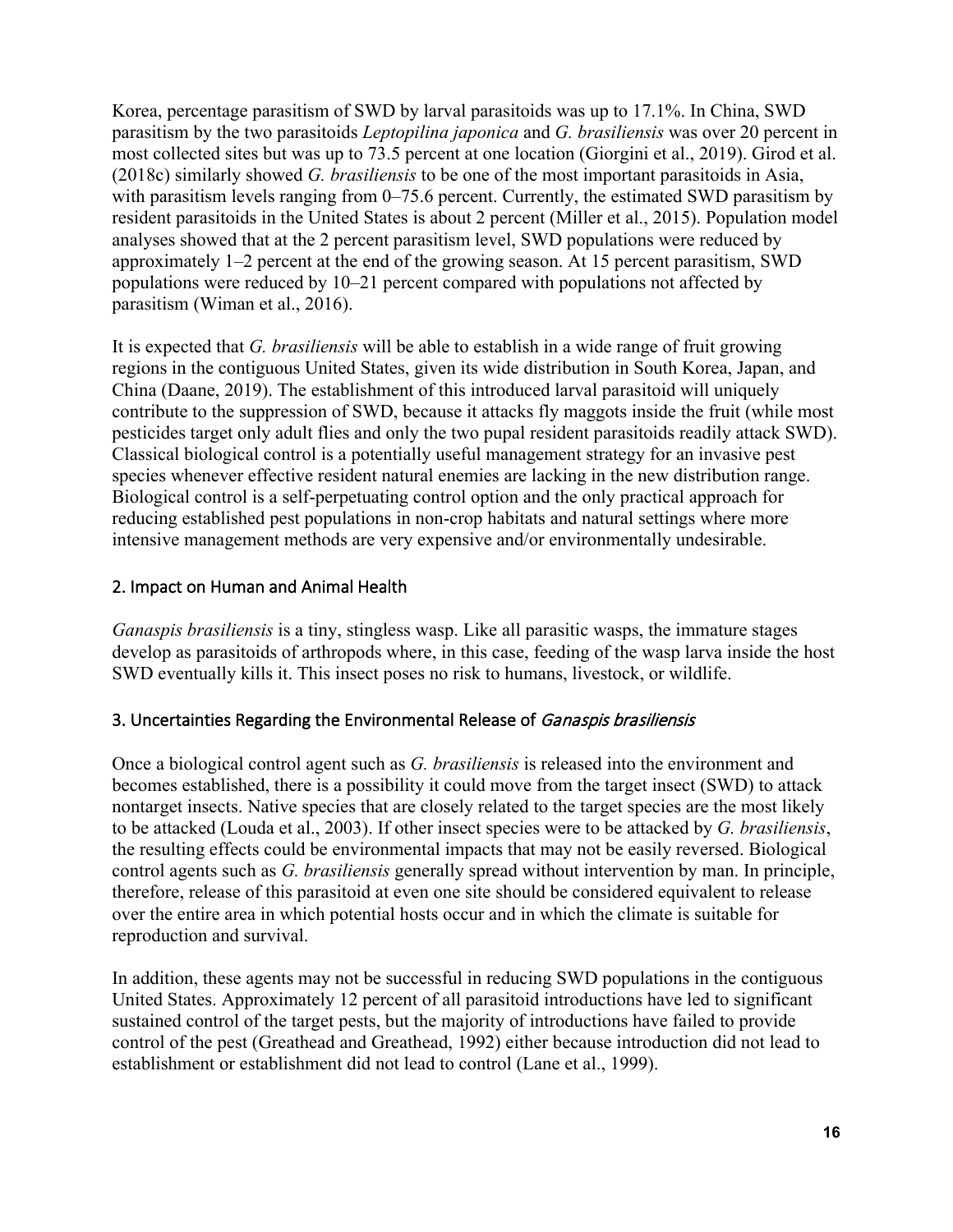Actual impacts on SWD populations by the G-1 lineage of *G. brasiliensis* will not be known until after release and establishment occurs. Monitoring will be conducted by the permittee to determine the establishment of *G. brasiliensis* (Appendix A). The environmental consequences discussed under the no action alternative may occur even with the implementation of the action alternative, depending on the efficacy of the G-1 lineage of *G. brasiliensis* to reduce SWD in the contiguous United States.

### 4. Cumulative Impacts

"Cumulative impacts are defined as the impacts on the environment which results from the incremental impact of the action when added to other past, present and reasonably foreseeable future actions regardless of what agencies or person undertakes such other actions" (40 CFR 1508.7).

Release of the G-1 lineage of *G. brasiliensis* is not expected to have any negative cumulative impacts in the contiguous United States because of its host specificity to SWD. Effective biological control from introduced *G. brasiliensis* may not only provide safe, effective, and longterm control of SWD, but the parasitoid may also result in reduced use of insecticides against SWD.

No other agents have been released in the contiguous United States for biological control of SWD; therefore, no competitive interactions between agents are expected. Release of *G. brasiliensis* would not affect the ability of growers to continue to control SWD using current methods.

### 5. Endangered Species Act

Section 7 of the Endangered Species Act (ESA) and ESA's implementing regulations require Federal agencies to ensure that their actions are not likely to jeopardize the continued existence of federally listed threatened and endangered species, or result in the destruction or adverse modification of critical habitat.

APHIS has determined that, based on the host specificity of the G-1 lineage of *G. brasiliensis,*  there will be no effect on any listed species or designated critical habitat in the contiguous United States. In host specificity testing, the G-1 lineage of *G. brasiliensis* only attacked three *Drosophila* species. Although there are federally listed *Drosophila* species that occur in Hawaii, *G. brasiliensis* would not be permitted for release in Hawaii. There are a number of described species of figitids from Hawaii and neighboring islands that are strains that are not specialized on SWD. The G1- lineage of *G. brasiliensis* that is proposed for release in the contiguous United States is a specialist on SWD or on SWD and closely related species, respectively, and pose no risk to native Hawaiian drosophilids. There is greater risk of other, less specialized figitids arriving in Hawaii from Asia, such as the *G. brasiliensis* G5-lineage which is already in Hawaii. There are no federally listed species are known to depend on or use SWD.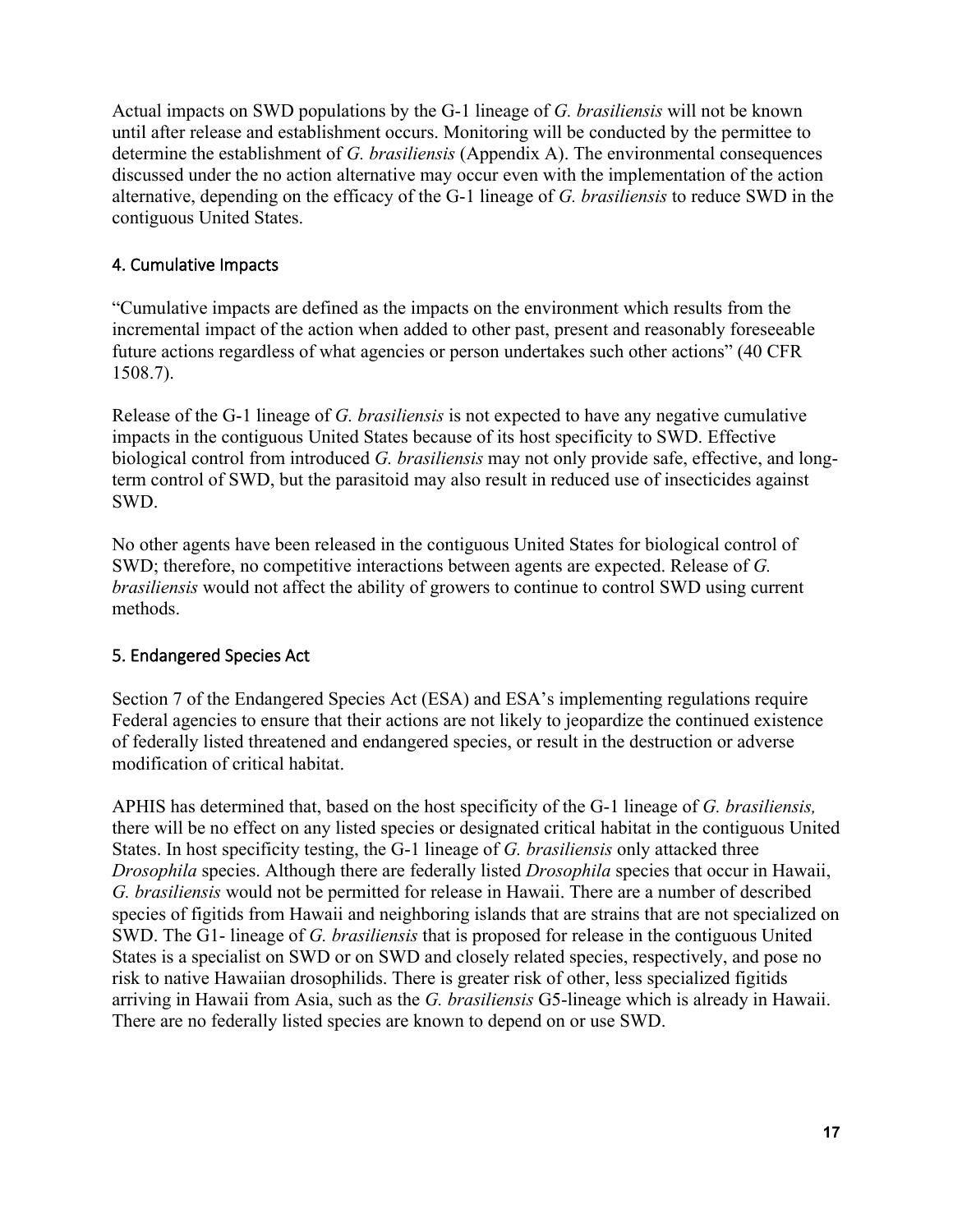# <span id="page-17-0"></span>**V. Other Issues**

Consistent with Executive Order (EO) 12898, "Federal Actions to Address Environmental Justice in Minority Populations and Low-income Populations," APHIS considered the potential for disproportionately high and adverse human health or environmental effects on any minority populations and low-income populations. There are no adverse environmental or human health effects anticipated from the field release of the G-1 lineage of *G. brasileinsis* and its release will not have disproportionate adverse effects to any minority or low-income populations.

Consistent with EO 13045, "Protection of Children From Environmental Health Risks and Safety Risks," APHIS considered the potential for disproportionately high and adverse environmental health and safety risks to children. There are no circumstances that would trigger the need for special environmental reviews involved in implementing the preferred alternative. Therefore, there are no disproportionate effects on children anticipated because of the field release of the G-1 lineage of *G. brasiliensis*.

EO 13175, "Consultation and Coordination with Indian Tribal Governments", was issued to ensure that there would be "meaningful consultation and collaboration with tribal officials in the development of Federal policies that have tribal implications…." Consistent with EO 13175, APHIS will continue to consult and collaborate with Indian tribal officials to ensure that they are well-informed and represented in policy and program decisions that may impact their agricultural interests, in accordance with EO 13175.

# <span id="page-17-1"></span>**VI. Agencies, Organizations, and Individuals Consulted**

This EA was prepared and reviewed by personnel from APHIS and University of California, Berkeley. The addresses of participating APHIS units and any applicable cooperators are provided below.

U.S. Department of Agriculture Animal and Plant Health Inspection Service Policy and Program Development Environmental and Risk Analysis Services 4700 River Road, Unit 149 Riverdale, MD 20737

U.S. Department of Agriculture Animal and Plant Health Inspection Service Plant Protection and Quarantine Pests, Pathogens, and Biocontrol Permits 4700 River Road, Unit 133 Riverdale, MD 20737–1236

University of California, Dept. of Environmental Science, Policy and Management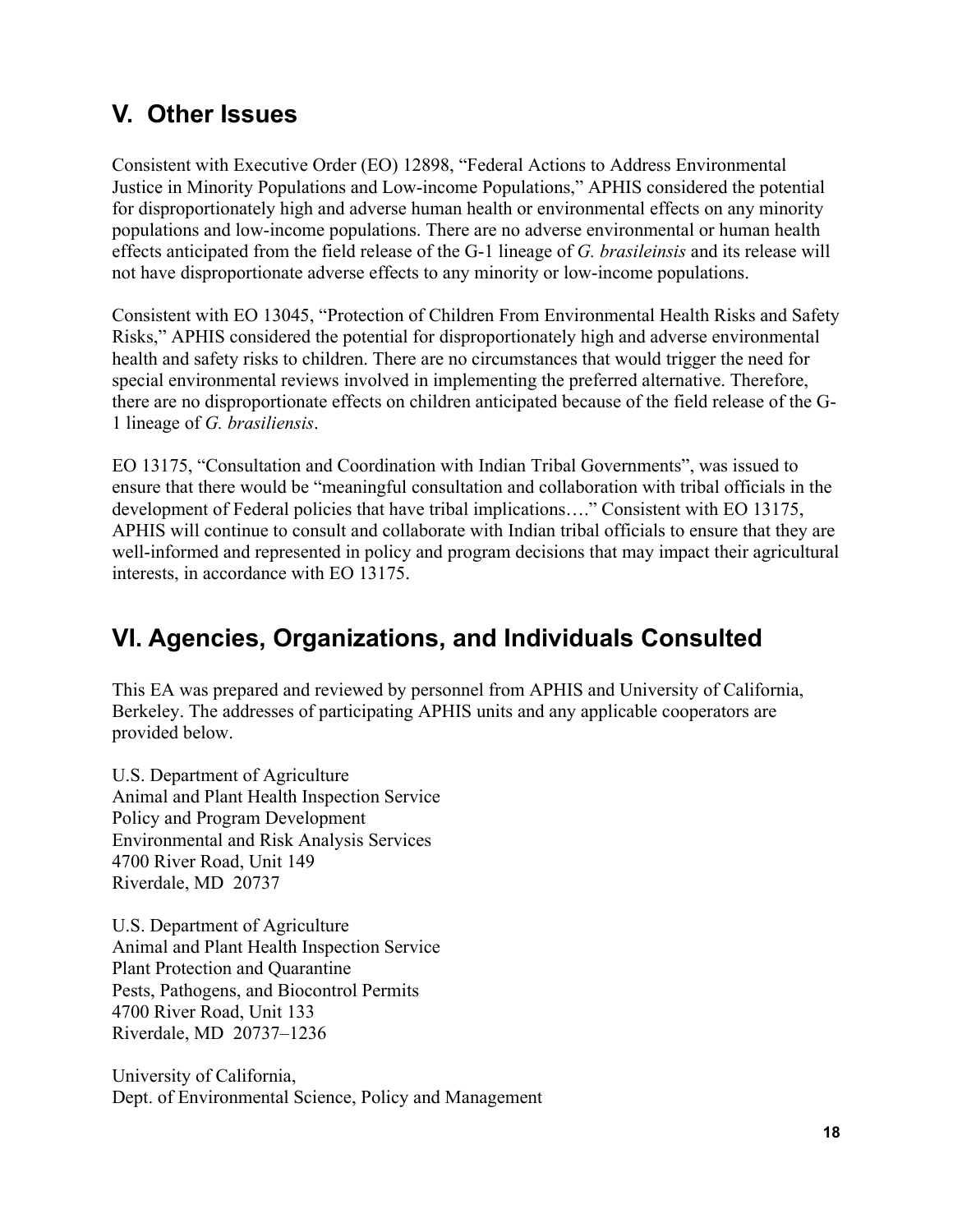137 Mulford Hall Berkeley, CA 94720-3114

U.S. Department of Agriculture Agricultural Research Service Beneficial Insects Introduction Research Unit, 501 S. Chapel St., Newark, DE 19713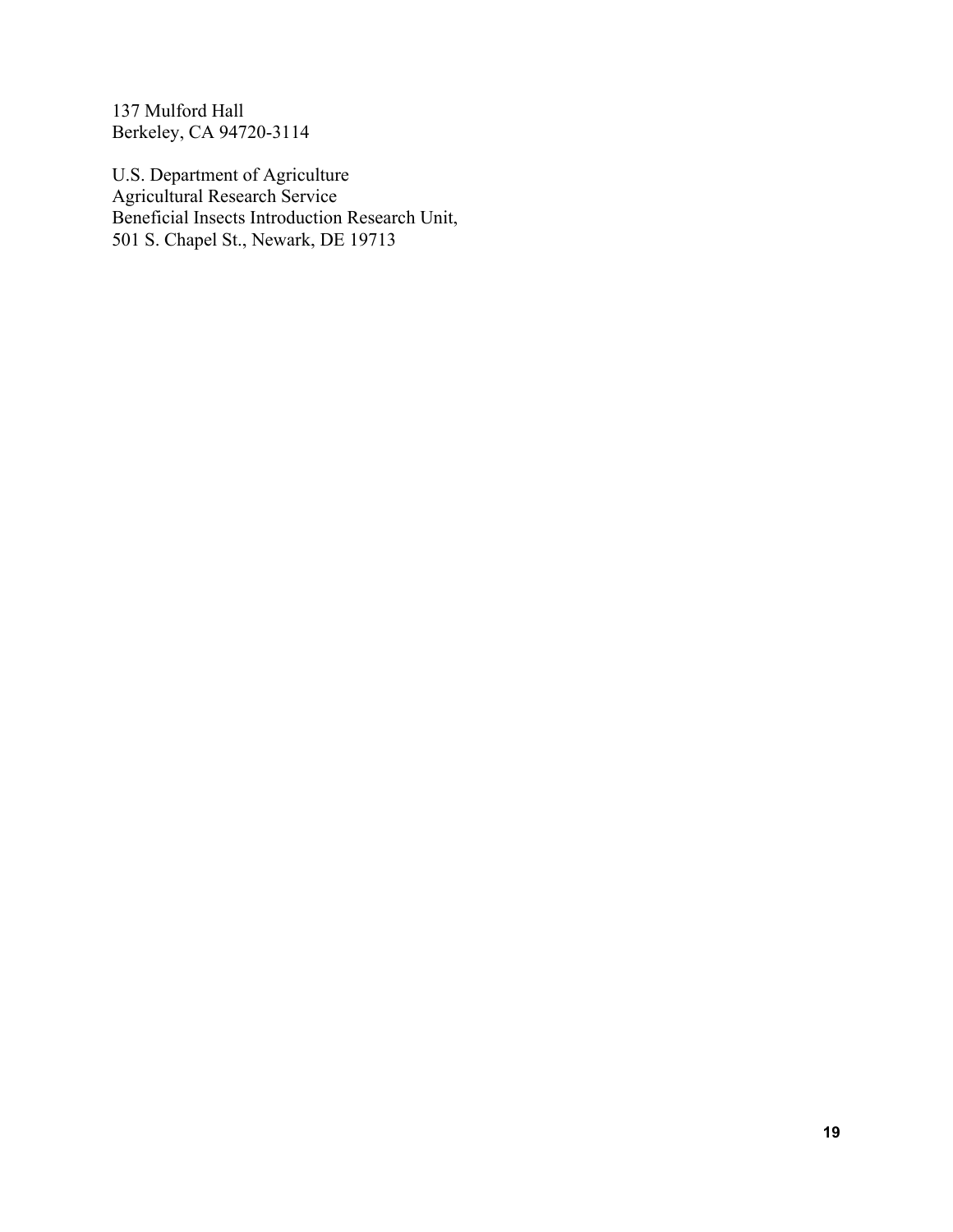### <span id="page-19-0"></span>**VII. References**

Andreazza, F., D. Bernardi, R. S. S. dos Santos, F. R. M. Garcia, E. E. Oliveira, M. Botton, and D. E. Nava. 2017. *Drosophila suzukii* in Southern neotropical region: Current status and future perspectives. Neotrop. Entomol. 46: 591–605.

Arnó, J., M. Solà, J. Riudavets, and R. Gabarra. 2016. Population dynamics, non-crop hosts, and fruit susceptibility of *Drosophila suzukii* in Northeast Spain. J. Pest Sci. 89: 713–723.

Asplen, M. K., G. Anfora, A. Biondi, D. S. Choi, D. Chu, K. M. Daane, P. Gibert, A. P. Gutierrez, K. A. Hoelmer, W. D. Hutchison, R. Isaacs, Z. L. Jiang, Z. Karpati, M. T. Kimura, M. Pascual, C. R. Philips, C. Plantamp, L. Ponti, G. Vetek, H. Vogt, V. M. Walton, Y. Yu, L. Zappala, and N. Desneux. 2015. Invasion biology of spotted wing drosophila (*Drosophila suzukii*): a global perspective and future priorities. J. Pest Sci. 88: 469–494.

Atallah, J., L. Teixeira, R. Salazar, G. Zaragoza, and A. Kopp. 2014. The making of a pest: the evolution of a fruit-penetrating ovipositor in *Drosophila suzukii* and related species. Proc. R. Soc. Biol. Sci. Ser. B 281: 2013–2840.

Babendreier, D., F. Bigler, and U. Kuhlmann. 2005. Methods used to assess non-target effects of invertebrate biological control agents of arthropod pests. BioControl. 50: 821–870.

Beers, E. H., R. A. Van Steenwyk, P. W. Shearer, W. W. Coates, and J. A. Grant. 2011. Developing *Drosophila suzukii* management programs for sweet cherry in the western United States. Pest Manag. Sci. 67: 1386–1395.

Biondi, A., V. Mommaerts, G. Smagghe, E. Vinuela, L. Zappala, and N. Desneux. 2012. The nontarget impact of spinosyns on beneficial arthropods. Pest Manag. Sci. 68: 1523–1536.

Bolda, M. 2008. New fruit fly pest in strawberries and caneberries. University of California Agriculture and Natural Resources Blogs, Strawberries and Caneberries, 21 Nov. 2008.

Bolda, M. P., R. E. Goodhue, and F. G. Zalom. 2010. Spotted wing drosophila: potential economic impact of a newly established pest. Giannini Foundation of Agricultural Economics, University of California.

Buffington, M. L., and M. Forshage. 2016. Redescription of *Ganaspis brasiliensis* (Ihering, 1905), new combination (Hymenoptera: Figitidae), a natural enemy of the invasive *Drosophila suzukii* (Matsumura, 1931) (Diptera: Drosophilidae). Proc. Entomol. Soc. Wash. 118: 1–13.

Burrack, H. J. 2015. SWD Impacts 2014, North Carolina Extension. https://swd.ces.ncsu.edu/swdimpacts-2014/.

Caprile, J.L., M.L. Flint, M.P. Bolda, J.A. Grant, R. Van Steenwyk, and D.R. Haviland. 2011. Spotted Wing Drosophila. Pest Notes. Publication 74158. UC Statewide Integrated Pest Management Program, University of California, Davis, CA.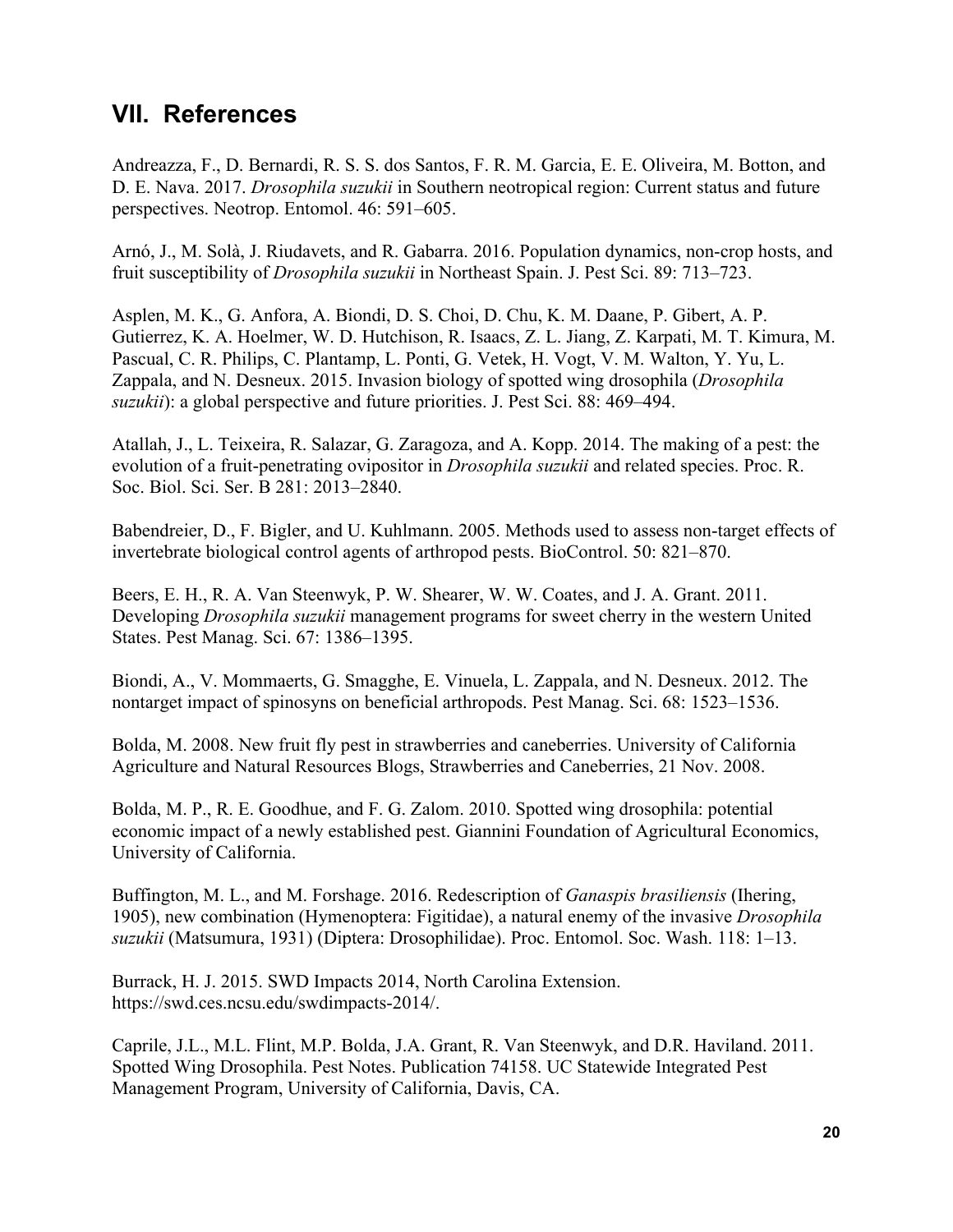Carton, Y., B. Boulétreau, J. J. M. van Alphen, and J. C. van Lenteren. 1986. The *Drosophila*  parasitic wasps, pp. 347–394. In A. M., H. L. Carson and J. N. Thompson (eds.), The Genetics and Biology of *Drosophila*, vol. 3e. Academic Press, London.

Chabert, S., R. Allemand, M. Poyet, P. Eslin, and P. Gibert. 2012. Ability of European parasitoids (Hymenoptera) to control a new invasive Asiatic pest, *Drosophila suzukii*. Biol. Control. 63: 40−47.

Cini, A., C. Ioriatti, and G. Anfora. 2012. A review of the invasion of *Drosophila suzukii* in Europe and a draft research agenda for integrated pest management. Bull. Insectology. 65: 149– 160.

Cini, A., G. Anfora, L. A. Escudero-Colomar, A. Grassi, U. Santosuosso, G. Seljak, and A. Papini. 2014. Tracking the invasion of the alien fruit pest *Drosophila suzukii* in Europe. J. Pest Sci. 87: 559–566.

Cornell University. 2017. Management - Spotted Wing Drosophila. Cornell Fruit Resources, Resources for Commercial Growers. Available: [http://fruit.cornell.edu/spottedwing/management/.](http://fruit.cornell.edu/spottedwing/management/) Accessed: March 9, 2020.

Daane, K.M. 2019. Petition to release *Ganaspis brasiliensis* (Ihering) (Hym.: Figitidae), an Asian larval parasitoid for the biological control of Drosophila suzukii Matsumura (Dip.: Drosophilidae). Petition submitted to APHIS. 52 pp.

Daane, K. M., K. R. Sime, X.-G. Wang, H. Nadel, M. W. Johnson, and V. M. Walton. 2008. *Psyttalia lounsburyi* (Hymenoptera: Braconidae), potential biological control agent for the olive fruit fly in California. Biol. Control. 44: 78–89.

Daane, K. M., X. Wang, D. J. Nieto, C. H. Pickett, K. A. Hoelmer, A. Blanchet, and M. W. Johnson. 2015. Classic biological control of olive fruit fly in California, USA: release and recovery of introduced parasitoids. BioControl. 60: 317–330.

Daane, K. M., X. G. Wang, A. Biondi, B. Miller, J. C. Miller, H. Riedl, P. W. Shearer, E. Guerrieri, M. Giorgini, M. Buffington, K. van Achterberg, Y. Song, T. Kang, H. Yi, C. Jung, D. W. Lee, B. K. Chung, K. A. Hoelmer, and V. M. Walton. 2016. First exploration of parasitoids of *Drosophila suzukii* in South Korea as potential classical biological agents. J. Pest Sci. 89: 823–835.

Dalton, D. T., V. M. Walton, P. W. Shearer, D. B. Walsh, J. Caprile, and R. Isaacs. 2011. Laboratory survival of *Drosophila suzukii* under simulated winter conditions of the Pacific Northwest and seasonal field trapping in five primary regions of small and stone fruit production in the United States. Pest Manag. Sci. 67: 1368–1374.

dos Santos, L. A., M. F. Mendes, A. P. Kruger, M. L. Blauth, M. S. Gottschalk, and F. R. M.Garcia. 2017. Global potential distribution of *Drosophila suzukii* (Diptera, Drosophilidae). PLOS. [https://doi.org/10.1371/journal.pone.0174318.](https://doi.org/10.1371/journal.pone.0174318)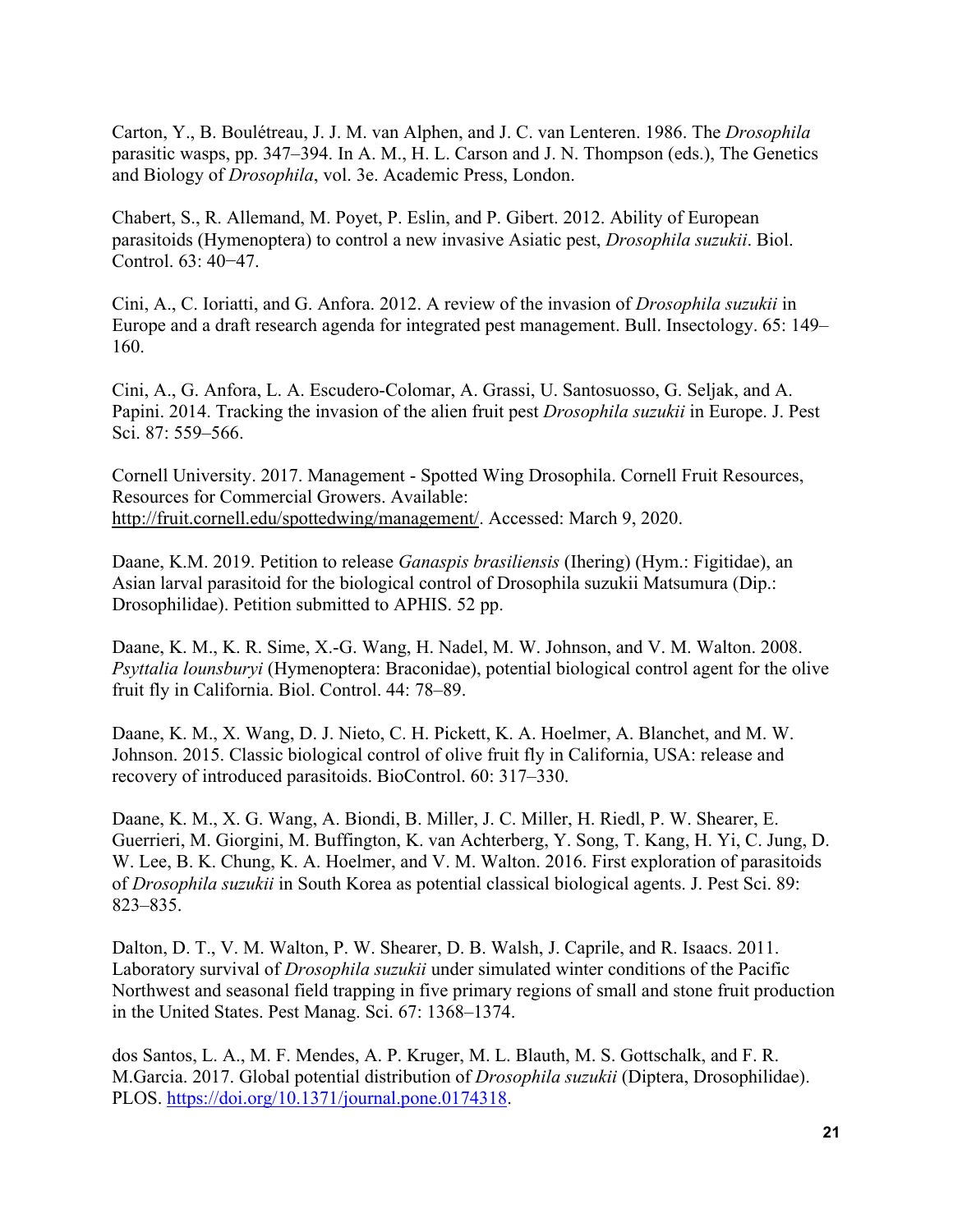Emiljanowicz, L. M., G. D. Ryan, A. Langille, and J. Newman. 2014. Development, reproductive output and population growth of the fruit fly pest *Drosophila suzukii* (Diptera: Drosophilidae) on artificial diet. J. Econ. Entomol. 107: 1392–1398.

Giorgini, M., X. G. Wang, Y. Wang, F. S. Chen, E. Hougardy, H. M. Zhang, Z. Q. Chen, H. Y. Chen, C. X. Liu, P. Cascone, G. Formisano, G. A. Carvalho, A. Biondi, M. Buffington, K. M. Daane, K. A. Hoelmer, and E. Guerrieri. 2019. Exploration for native parasitoids of *Drosophila suzukii* in China reveals a diversity of parasitoid species and narrow host range of the dominant parasitoid. J. Pest Sci. 92: 509–522.

Girod, P., O. Lierhmann, T. Urvois, T. C. J. Turlings, M. Kenis, and T. Haye. 2018a. Host specificity of Asian parasitoids for potential classical biological control of *Drosophila suzukii*. J. Pest Sci. 91: 1241–1250.

Girod, P., O. Lierhmann, T. Urvois, T. C. J. Turlings, M. Kenis, and T. Haye. 2018b. Host specificity of Asian parasitoids for potential classical biological control of *Drosophila suzukii*. J. Pest Sci. 91: 1241–1250.

Girod, P., N. Borowiec, M. Buffington, G. H. Chen, Y. Fang, M. T. Kimura, F. J. Peris-Felipo, N. Ris, H. Wu, C. Xiao, J. P. Zhang, A. Aebi, T. Haye, and M. Kenis. 2018c. The parasitoid complex of *D. suzukii* and other fruit feeding *Drosophila* species in Asia. Sci. Rep. 8: e11839.

Goodhue, R. E., M. Bolda, D. Farnsworth, J. C. Williams, and F. G. Zalom. 2011. Spotted wing drosophila infestation of California strawberries and raspberries: economic analysis of potential revenue losses and control costs. Pest Manag. Sci. 67: 1396–1402.

Greathead, D., and A.H. Greathead. 1992. Biological control of insect pests by parasitoids and predators: the BIOCAT database. Biocontrol News and Information. 13: 61N−68N.

Gress, B. E., and F. G. Zalom. 2019. Identification and risk assessment of spinosad resistance in a California population of *Drosophila suzukii*. Pest Manag. Sci. 75: 1270−1276.

Hamby, K. A., A. Hernandez, K. Boundy-Mills, and F. G. Zalom. 2012. Associations of yeasts with spotted-wing drosophila (*Drosophila suzukii*; Diptera: Drosophilidae) in cherries and raspberries. Appl. Environ. Microbiol. 78: 4869–4873.

Hauser, M. 2011. A historic account of the invasion of *Drosophila suzukii* (Matsumura) (Diptera: Drosophilidae) in the continental United States, with remarks on their identification. Pest Manag. Sci. 67: 1352–1357.

Hertlein, M. B. 1986. Seasonal development of *Leptopilina boulardi* (Hymenoptera: Eucolidae) and its hosts. *Drosophila melanogaster* and *Drosophila Simulans* (Diptera: Drosophilidae) in California. Environ. Entomol. 15: 859–866.

Jennings, B. H. 2011. *Drosophila* - a versatile model in biology and medicine. Materials Today. 14: 190–195.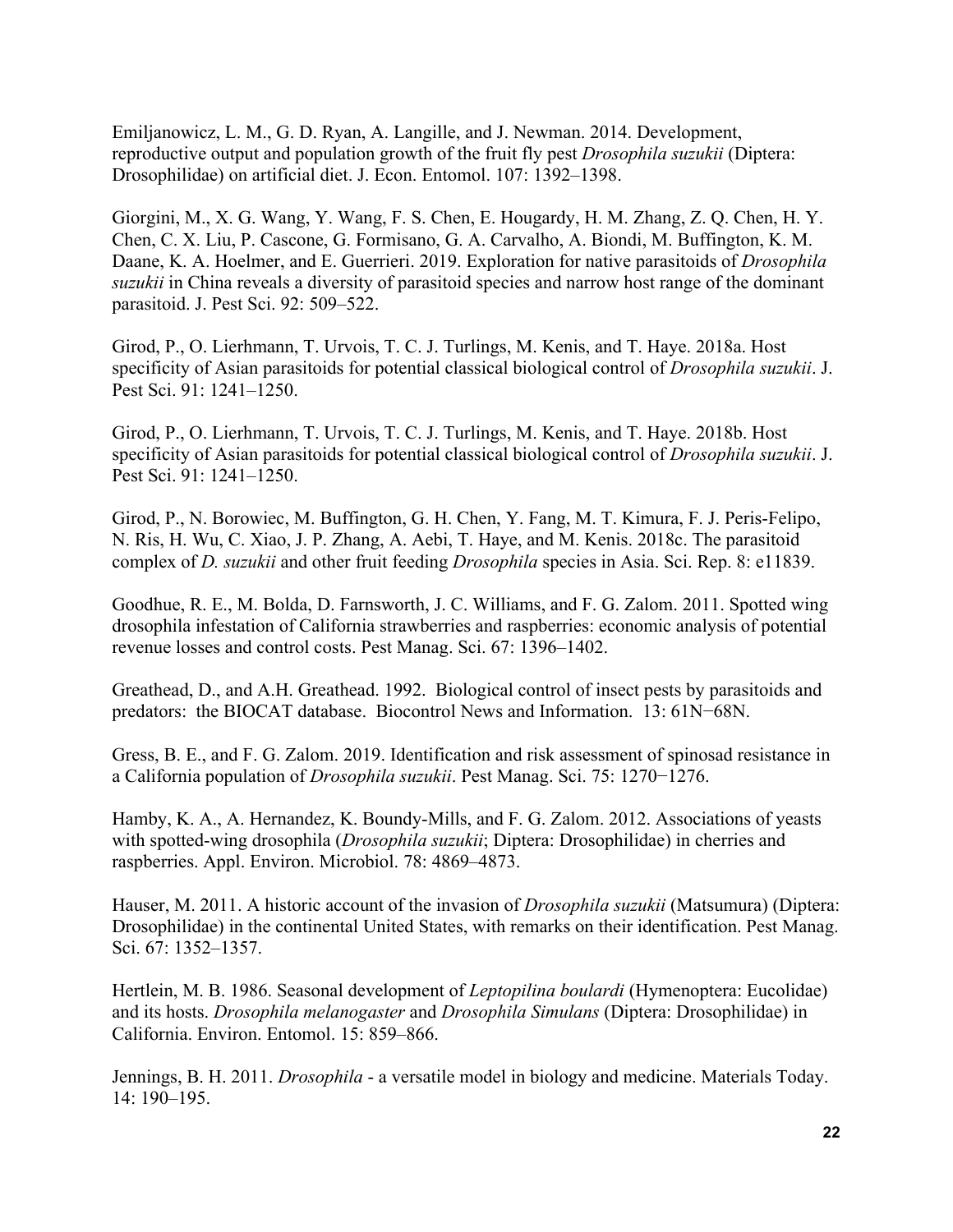Kaçar, G., X. G. Wang, T. J. Stewart, and K. M. Daane. 2016. Overwintering survival of *Drosophila suzukii* (Diptera: Drosophilidae) and the effect of food on adult survival in California's San Joaquin Valley. Environ. Entomol. 45: 763–771.

Kacsoh, B. Z., and T. A. Schlenke. 2012. High hemocyte load is associated with increased resistance against parasitoids in *Drosophila suzukii*, a relative of *D. melanogaster*. PLoS One 7: e34721.

Kanzawa, T. 1939. Studies on *Drosophila suzukii* Mats (in Japanese), Yamanashi Agricultural Experimental Station, Kofu, Japan.

Kasuya, N., H. Mitsui, S. Ideo, M. Watada, and M. T. Kimura. 2013. Ecological, morphological and molecular studies on *Ganaspis* individuals (Hymenoptera: Figitidae) attacking *Drosophila suzukii* (Diptera: Drosophilidae). Appl. Entomol. Zool. 48: 87–92.

Kenis, M., L. Tonina, R. Eschen, B. van der Sluis, M. Sancassani, N. Mori, T. Haye, and H. Helsen. 2016. Non-crop plants used as hosts by *Drosophila suzukii* in Europe. J. Pest Sci. 89: 735–748.

Kimura, M. T. 2004. Cold and heat tolerance of drosophilid flies with reference to their latitudinal distributions. Oecologia 140: 442–449.

Kimura, M. T., and A. Suwito. 2012. Diversity and abundance of frugivorous drosophilids and their parasitoids in Bogor, Indonesia. J. Nat. Hist. 46: 1947–1957.

Kimura, M. T., and A. Suwito. 2015. Altitudinal patterns of abundances and parasitism in frugivorous drosophilids in west Java, Indonesia. J. Nat. Hist. 49: 1627–1639.

Kinjo, H., Y. Kunimi, and M. Nakai. 2014. Effects of temperature on the reproduction and development of *Drosophila suzukii* (Diptera: Drosophilidae). Appl. Entomol. Zool. 49: 297–304.

Klick, J., W. Q. Yang, V. M. Walton, D. T. Dalton, J. R. Hagler, A. J. Dreves, J. C. Lee, and D. J. Bruck. 2016. Distribution and activity of *Drosophila suzukii* in cultivated raspberry and surrounding vegetation. J. Appl. Entomol. 140: 37–46.

Lane, S.D., Mills, N.J., and W.M. Getz. 1999. The effects of parasitoid fecundity and host taxon on the biological control of insect pests: the relationship between theory and data. Ecological Entomology. 24:181−190.

Leach, H., J. Stone, S. Van Timmeren, and R. Isaacs. 2019a. Stage-specific and seasonal induction of the overwintering morph of spotted wing drosophila (Diptera: Drosophilidae). Journal Insect Science. 19.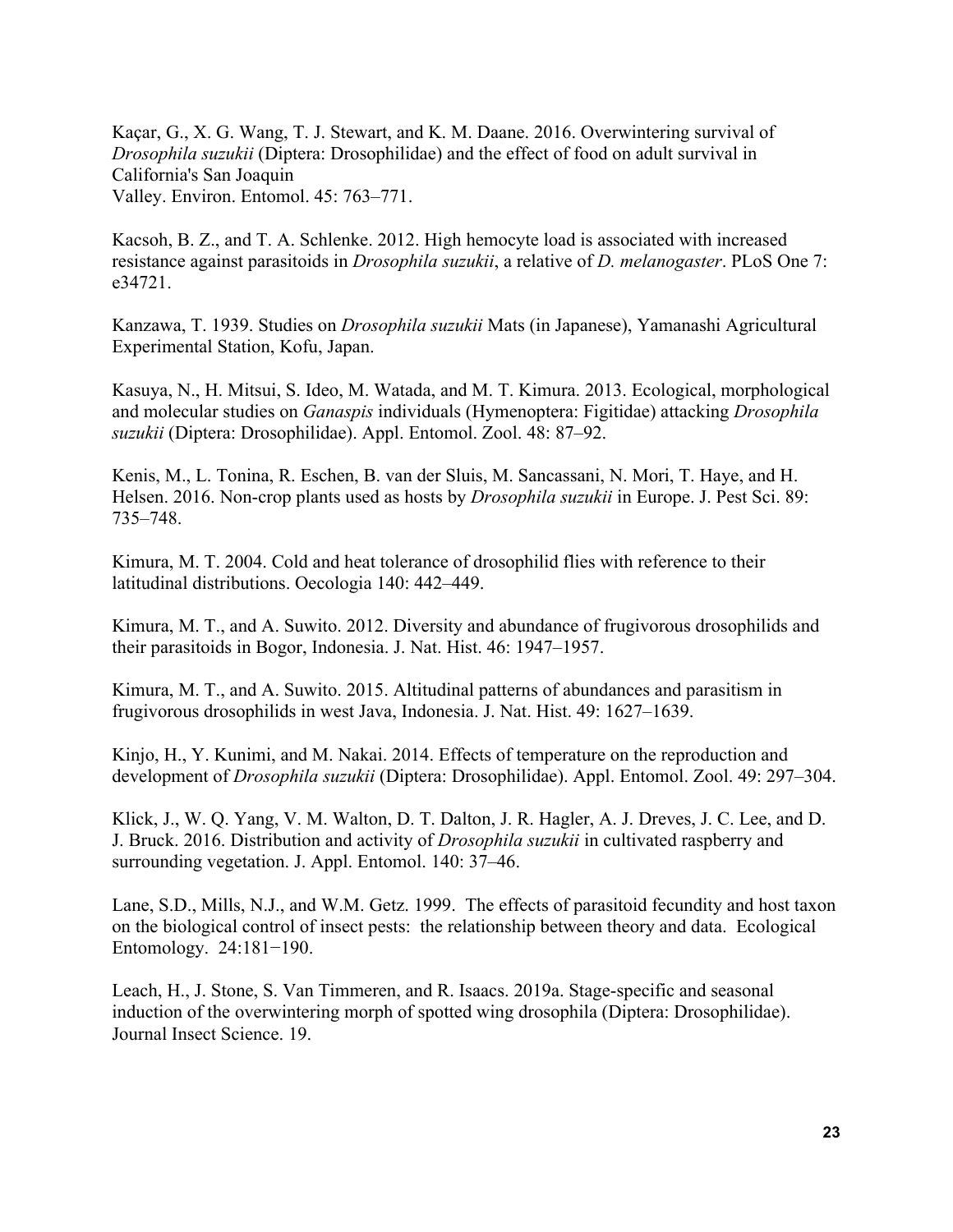Leach, H., J. R. Hagler, S. A. Machtley, and R. Isaacs. 2019b. Spotted wing drosophila (*Drosophila suzukii*) utilization and dispersal from the wild host Asian bush honeysuckle (*Lonicera* spp.). Agricul. Forest Entomol. 21: 149–158.

Lee, J. C., D. J. Bruck, H. Curry, D. Edwards, D. R. Haviland, R. A. Van Steenwyk, and B. M. Yorgey. 2011. The susceptibility of small fruits and cherries to the spotted-wing drosophila, *Drosophila suzukii*. Pest Manag. Sci. 67: 1358-1-367.

Lee, J. C., A. J. Dreves, A. M. Cave, S. Kawai, R. Isaacs, J. C. Miller, S. Van Timmeren, and D. J. Bruck. 2015. Infestation of wild and ornamental noncrop fruits by *Drosophila suzukii* (Diptera: Drosophilidae). Ann. Entomol. Soc. Am. 108: 117–129.

Lee, J. C., X. G. Wang, K. M. Daane, K. A. Hoelmer, R. Isaacs, A. A. Sial, and V. M. Walton. 2019. Biological control of spotted-wing drosophila (Diptera: Drosophilidae): Current and pending tactics.

J. Integ. Pest Manage. 10: 13. doi: 10.1093/jipm/pmz012.

Louda, S.M., Pemberton, R.W., Johnson, M.T., and Follett, P.A. 2003. Nontarget effects—the Achilles' heel of biological control. Retrospective analyses to reduce risk associated with biological control introductions. Annual Review of Entomology. 48: 365–396.

Markow, T. A., and P. M. Ogrady. 2006. Drosophila: A Guide to Species Identification and Use, Elsevier Science BV, Netherlands.

Matsuura, A., H. Mitsui, and M. T. Kimura. 2018. A preliminary study on distributions and oviposition sites of *Drosophila suzukii* (Diptera: Drosophilidae) and its parasitoids on wild cherry tree in Tokyo, central Japan. Appl. Entomol. Zool. 53: 47–53.

Messing, R. H., and M. G. Wright. 2006. 2006. Biological control of invasive species: solution or pollution? Frontiers in Ecology and the Environment. 4: 132–140.

Miller, B., G. Anfora, M. Buffington, K. M. Daane, D. T. Dalton, K. M. Hoelmer, M. V. R. Stacconi, A. Grassi, C. Ioriatti, A. Loni, J. C. Miller, M. Ouantar, X. G. Wang, N. G. Wiman, and V. M. Walton. 2015. Seasonal occurrence of resident parasitoids associated with *Drosophila suzukii* in two small fruit production regions of Italy and the USA. Bull. Insectology 68: 255−263.

Mitsui, H., and M. T. Kimura. 2010. Distribution, abundance and host association of two parasitoid species attacking frugivorous drosophilid larvae in central Japan. Eur. J. Entomol. 107: 535–540.

Mitsui, H., K. Van Achterberg, G. Nordlander, and M. T. Kimura. 2007. Geographical distributions and host associations of larval parasitoids of frugivorous Drosophilidae in Japan. J. Nat. Hist. 41: 1731–1738.

NAPIS—See National Agricultural Pest Information System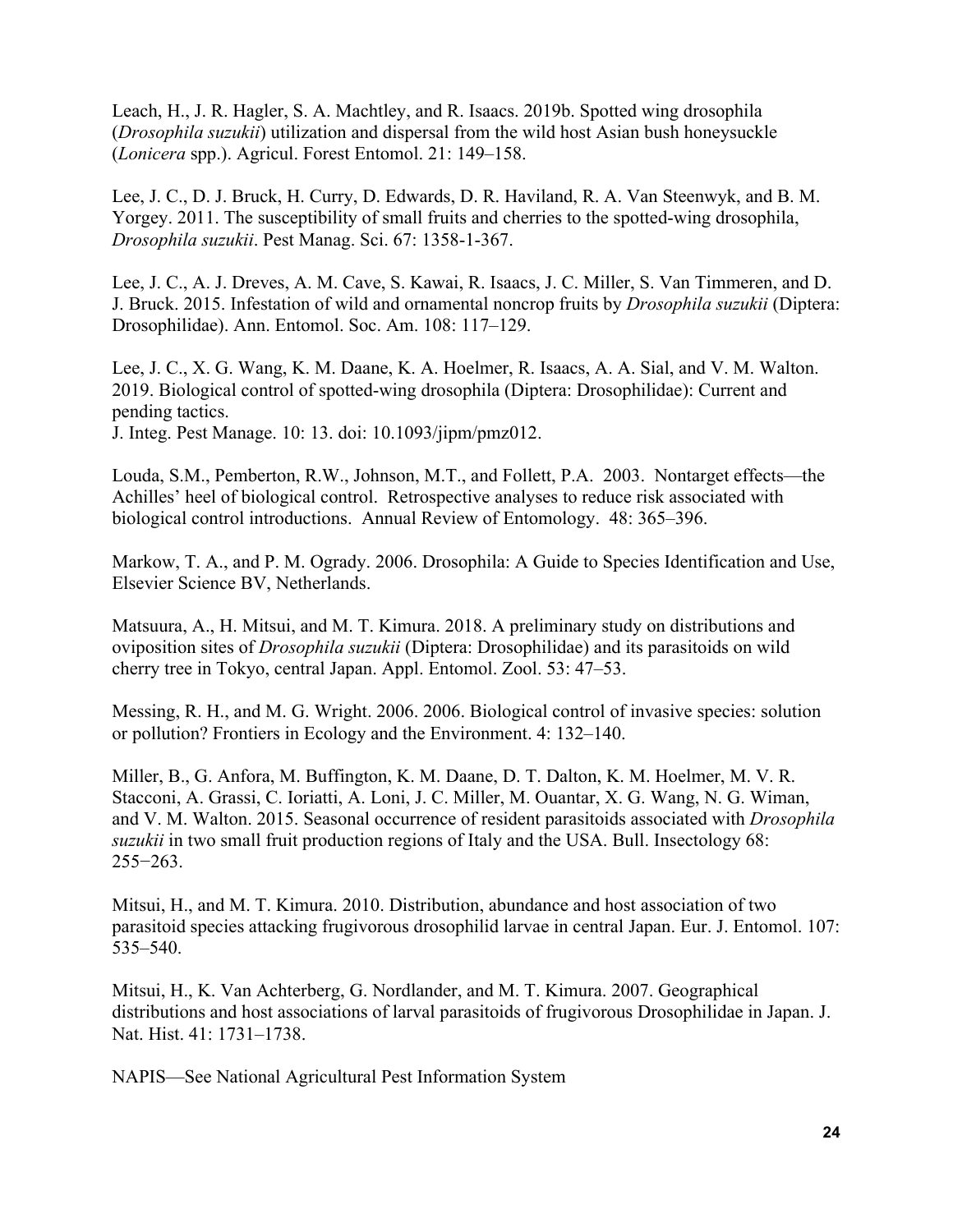National Agricultural Pest Information System. 2014. Survey status of spotted wing drosophila – *Drosophila suzukii* (2009 to 2013). http://pest.ceris.purdue.edu/map.php. date accessed: 0/1/07/2013.

Nolte, V., and C. Schlotterer. 2008. African *Drosophila melanogaster* and *D. simulans*  populations have similar levels of sequence variability, suggesting comparable effective population sizes. Genetics. 178: 405–412.

Nomano, F. Y., N. Kasuya, A. Matsuura, A. Suwito, H. Mitsui, M. L. Buffington, and M. T. Kimura. 2017. Genetic differentiation of *Ganaspis brasiliensis* (Hymenoptera: Figitidae) from East and Southeast Asia. Appl. Entomol. Zool. 52: 429–437.

Ometto, L., A. Cestaro, S. Ramasamy, A. Grassi, S. Revadi, S. Siozios, M. Moretto, P. Fontana, C. Varotto, D. Pisani, T. Dekker, N. Wrobel, R. Viola, I. Pertot, D. Cavalieri, M. Blaxter, G. Anfora, and O. Rota-Stabelli. 2013. Linking genomics and ecology to investigate the complex evolution of an invasive *Drosophila* pest. Genome Biology and Evolution. 5: 745–757.

Poyet, M., V. Le Roux, P. Gibert, A. Meirland, G. Prevost, P. Eslin, and O. Chabrerie. 2015. The wide potential trophic niche of the Asiatic fruit fly *Drosophila suzukii*: The key of its invasion success in temperate Europe? PloS One 10: e0142785.

Rodriguez-Saona, C., C. Vincent, and R. Isaacs. 2019. Blueberry IPM: Past Successes and Future Challenges, pp. 95–114. *In*: A. E. Douglas (ed.), Annual Review of Entomology, Vol 64.

Santoiemma, G., F. Trivellato, V. Caloi, N. Mori, and L. Marini. 2019. Habitat preference of *Drosophila suzukii* across heterogeneous landscapes. J. Pest Sci. 92: 485–494.

Schilthuizen, M., G. Nordlander, R. Stouthamer, and J. J. M. Van Alphen. 1998. Morphological and molecular phylogenetics in the ge us *Leptopilina* (Hymenoptera : Cynipoidea : Eucoilidae). Syst. Entomol. 23: 253–264.

Sime, K. R., K. M. Daane, R. H. Messing, and M. W. Johnson. 2006. Comparison of two laboratory cultures of *Psyttalia concolor* (Hymenoptera: Braconidae), as a parasitoid of the olive fruit fly. Biological Control. 39: 248–255.

Stephenson, R., and N. H. Metcalfe. 2013. *Drosophila melanogaster*: a fly through its history and current use. Journal of the Royal College of Physicians of Edinburgh 43: 70–75.

Stewart, T. J., X.-G. Wang, A. Molinar, and K. M. Daane. 2014. Factors limiting peach as a potential host for *Drosophila suzukii* (Diptera: Drosophilidae). J. Econ. Entomol. 107: 1771– 1779.

Stockton, D., A. Wallingford, D. Rendon, P. Fanning, C. K. Green, L. Diepenbrock, E. Ballman, V. M. Walton, R. Isaacs, H. Leach, A. A. Sial, F. Drummond, H. Burrack, and G. M. Loeb. 2019. Interactions between biotic and abiotic factors affect survival in overwintering *Drosophila suzukii* (Diptera: Drosophilidae). Environ. Entomol. 48: 454–464.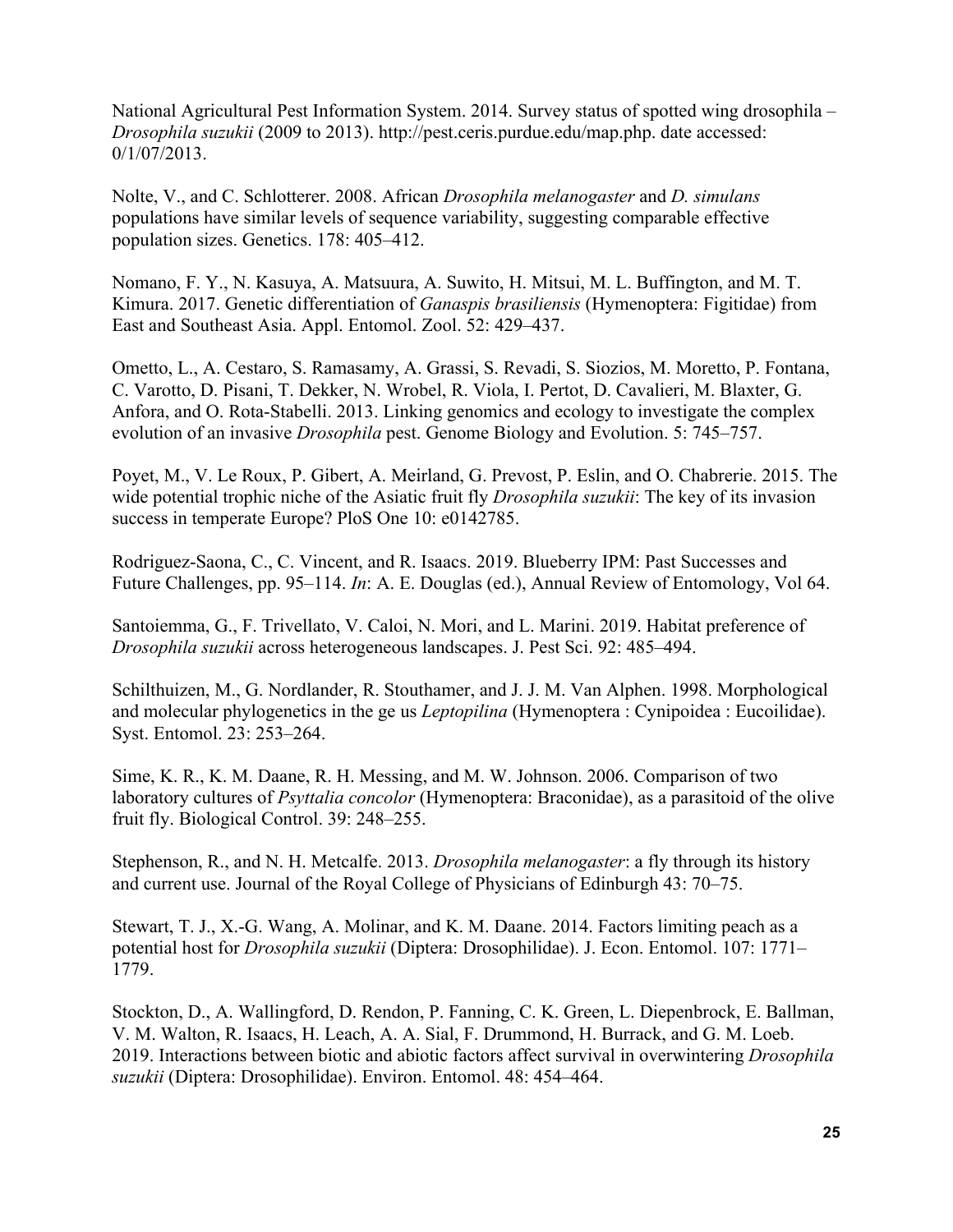Tait, G., A. Grassi, F. Pfab, C. M. Crava, D. T. Dalton, R. Magarey, L. Ometto, S. Vezzulli, M. V. Rossi-Stacconi, A. Gottardello, A. Pugliese, G. Firrao, V. M. Walton, and G. Anfora. 2018.Large-scale spatial dynamics of *Drosophila suzukii* in Trentino, Italy. J. Pest Sci. 91: 1213– 1224.

Tochen, S., D. T. Dalton, N. Wiman, C. Hamm, P. W. Shearer, and V. M. Walton. 2014. Temperature-related development and population parameters for *Drosophila suzukii* (Diptera: Drosophilidae) on cherry and blueberry. Environ. Entomol. 43: 501–510.

USDA-NASS—See United States Department of Agriculture, National Agricultural Statistics Service.

United States Department of Agriculture, National Agricultural Statistics Service. 2013. U.S. Government Printing Office, Washington D.C.

Van Timmeren, S., and R. Isaacs. 2013. Control of spotted wing drosophila, *Drosophila suzukii*, by specific insecticides and by conventional and organic crop protection programs. Crop Prot. 54: 126–133.

Walsh, D. B., M. P. Bolda, R. E. Goodhue, A. J. Dreves, J. Lee, D. J. Bruck, V. M. Walton, O. N. S. D., and F. G. Zalom. 2011. *Drosophila suzukii* (Diptera: Drosophilidae): invasive pest of ripening soft fruit expanding its geographic range and damage potential. J. Integ. Pest Manage. 2: G1–G7.

Wang, X. G., A. H. Nance, J. M. L. Jones, K. A. Hoelmer, and K. M. Daane. 2018. Aspects of the biology and reproductive strategy of two Asian larval parasitoids evaluated for classical biological control of *Drosophila suzukii*. Biol. Control. 121: 58–65.

Wang, X. G., G. Kaçar, A. Biondi, and K. M. Daane. 2016a. Foraging efficiency and outcomes of interactions of two pupal parasitoids attacking the invasive spotted wing drosophila. Biol. Control 96: 64-71.

Wang, X. G., T. J. Stewart, A. Biondi, B. A. Chavez, C. Ingels, J. Caprile, J. A. Grant, V. M. Walton, and K. M. Daane. 2016b. Population dynamics and ecology of *Drosophila suzukii* in Central California. J. Pest Sci. 89: 701–712.

Wang, X. G., M. W. Johnson, V. Y. Yokoyama, C. H. Pickett, and K. M. Daane. 2011. Comparative evaluation of two olive fruit fly parasitoids under varying abiotic conditions. Biocontrol. 56: 283–293.

Wiman, N. G., D. T. Dalton, G. Anfora, A. Biondi, J. C. Chiu, K. M. Daane, B. Gerdeman, A. Gottardello, K. A. Hamby, R. Isaacs, A. Grassi, C. Ioriatti, J. C. Lee, B. Miller, M. V. R. Stacconi, P. W. Shearer, L. Tanigoshi, X. G. Wang, and V. M. Walton. 2016. *Drosophila suzukii* population response to environment and management strategies. J. Pest Sci. 89: 653–665.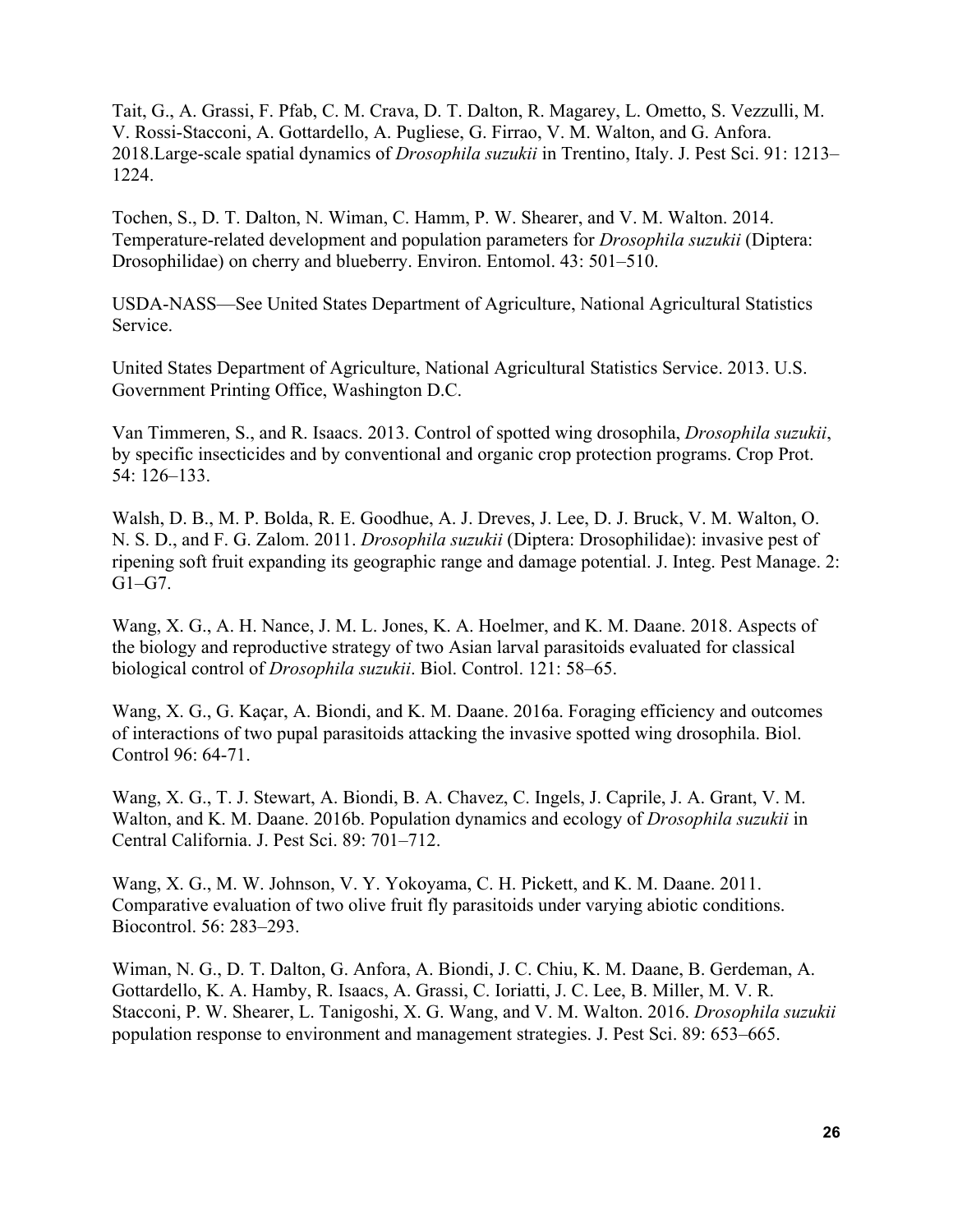### <span id="page-26-0"></span>*Appendix A. Release and Post-release monitoring*

**(From: Daane, 2019)**

### **A. RELEASE**

#### **Location of rearing/containment facility and name of person operating the facility**

The parasitoid cultures of the G-1 lineage of *G. brasiliensis* that are being considered for release are held at the University of California Berkeley's Insectary & Quarantine Facility. Backup colonies are also being held at the USDA Agricultural Research Service, Beneficial Insects Introduction Research Unit in Newark, Delaware, and the USDA Agricultural Research Service, Western Regional Research Center, Invasive Species and Pollinator in Albany, California.

#### **Timing of the release**

Adults of *G. brasiliensis* will be released yearly from April through October, when SWD populations, including larvae, are commonly high (Arnó et al., 2016; Klick et al., 2016; Wang et al., 2016b). Releases will start following release permit issuance by APHIS, and then continue for five years, during which time the parasitoid's impact will be monitored.

#### **Location of initial releases**

Quarantine evaluations alone may not adequately describe a natural enemy's field performance (Babendreier et al., 2005; Messing and Wright, 2006). For this reason, field cage trials in controlled crop systems (cherries, blueberries and strawberries) will be conducted the first year at different field stations (e.g., University of California's Kearney Agricultural Research and Extension Centerin Parlier, California), as well as select commercial farms (e.g., Driscoll's and Naturipe Berry Growers, Inc.). These initial cage trials will validate field performance and can be used to facilitate establishment and build colony numbers and vigor. Moreover, releasing in North America's wide-ranging geographic regions where SWD is a pest will help establish field performance under different climates.

Initial open field releases will begin in the second year after permit approval and will be conducted in major cherry, blackberry, strawberry, and blueberry production regions in North America (co-Applicants represent CA, GA, ME, MI, NY, OR, NC and WA). The researchers will also develop regional insectaries to facilitate parasitoid production and release. The regional insectaries will be established with different state agencies (e.g., California Department of Food and Agriculture) for mass-rearing of the G-1 strain of *G. brasiliensis* while improving delivery methodologies.

### **B. MONITORING**

### **Agent establishment and spread**

All release sites will be intensively monitored to determine the establishment and spread of the released parasitoid, as well as seasonal patterns of parasitism of SWD by *G. brasiliensis*. Two different methods will be used to determine if *G. brasiliensis* has established at the sites where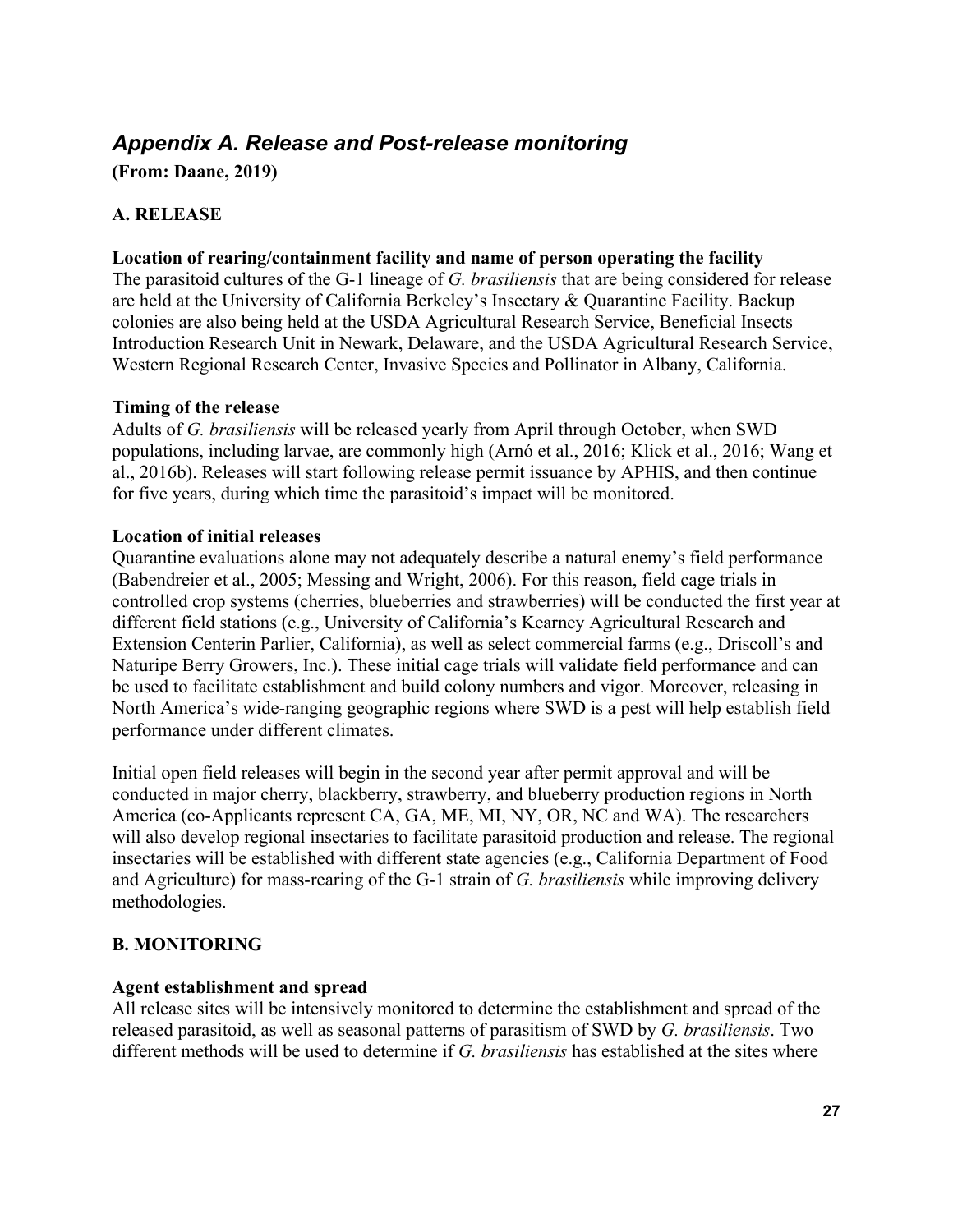we anticipate releasing parasitoids: (1) sentinel traps baited with SWD-infested fruit and (2) direct sampling of infested fruits.

The permittee will use different host fruits (e.g., cherry, various berries, based on the fruit season) that are infested with SWD as baits for the traps. The fruit will be infested with SWD 1-2 d before they are used for the trapping, so that they contain young SWD larvae. Traps will be placed in a variety of different orchards and unmanaged habitats where host plants of SWD are present, in regions where the parasitoid has been released. Traps will be made of clear plastic containers that have ten 0.8 cm diameter holes punctured in the side for ventilation and to allow flies and parasitoids to enter (but prevent entry by large insects, birds or rodents). Traps will be hung on the host fruit plant by a metal wire that is attached to the container lid. A waxed paper roof structure (a Trécé Pherocon trap cover) will be installed to protect the bait from rain or direct sunlight, as direct sunlight could affect the parasitoids' foraging behavior. A ring of Tanglefoot will be streaked on the wire above the roof as a barrier for foraging ants. Traps will be left in the field for one or two weeks (depending on seasonal temperatures) in order to have different stages of flies available as hosts to maximize the number of potential parasitoid species that are collected. The baited fruit will be collected and processed. Parasitism will also be estimated.

At each of the release sites, field collections of SWD-infested fruits from trees or the ground will be made during the entire fruiting season (from first fruit color change to harvest or after the harvest) if fruit is still available. Collected fruit will be categorized by geographic location, fruit characteristics (plant species, fruit color, brix, firmness, weight), habitat (tree vs. ground, commercial crops or non-crop landscape plants) and field management practices (e.g., insecticide applications, cover cropping) and then processed. About 10–100 fruits will be collected at each site for each category (e.g., on trees or the ground), depending on the availability of fruit.

For field releases, methodologies will be used similar to those we successfully used for the establishment of parasitoids for olive fruit fly control in California (Wang et al., 2011, Daane et al., 2015). The permittee will also continue to study field-released parasitoids to gain a better understanding of biotic and abiotic parameters that may affect field parasitism rates in order to optimize parasitoid release and establishment (Wang et al., 2011). For these studies, cages will be used in different crops and during multiple seasons to encompass biotic and abiotic factors (e.g. crop variety and climatic conditions) that may affect the performance of *G. brasiliensis*. Fruit branches with 10–30 fruits (depending on fruit species) will be isolated in a fine-screened cage, with a cardboard roof to block direct sunlight and a ring of Tanglefoot at the base to block foraging ants and other walking predators.

To precisely estimate parasitism rates, uninfested fruit will be isolated before fruit become susceptible to SWD in the field. Five gravid female SWD will be released into each cage to establish the fly population. These cages will be checked to determine the level of fruit infestation, and adult flies will be removed when each fruit contains 3–5 eggs. Five mated female parasitoids will be released into each cage when first to second instar SWD are available, as these are the preferred host stage for oviposition by this parasitoid species (Sime et al., 2006; Daane et al., 2008). After a 3 to 4 day exposure period, the cages will be removed, the number of live parasitoids (F1) recorded, and the fruit will be taken to the laboratory for emergence of